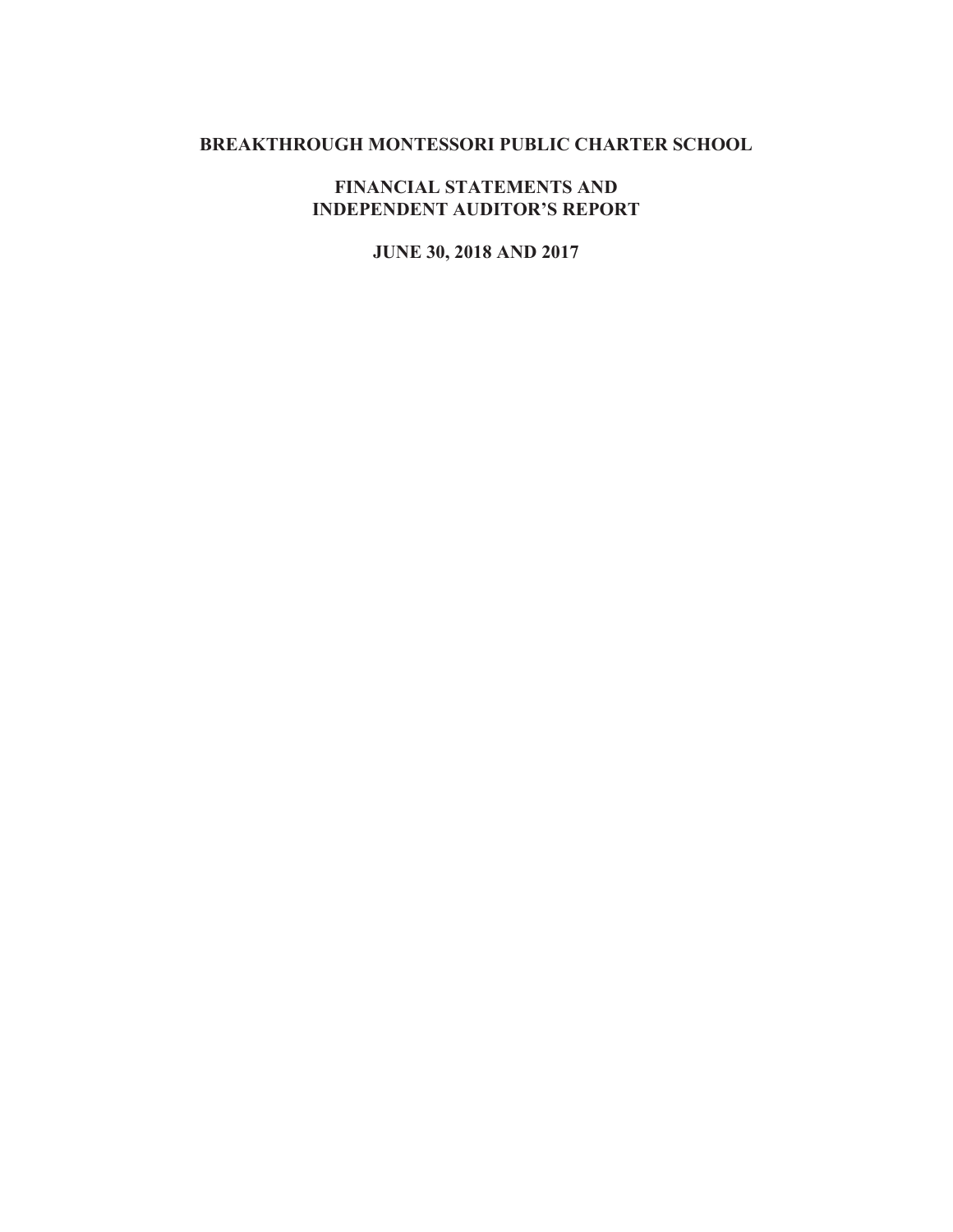# **TABLE OF CONTENTS**

|                                                                                                                                                                                                 | Page No.       |
|-------------------------------------------------------------------------------------------------------------------------------------------------------------------------------------------------|----------------|
| <b>INDEPENDENT AUDITOR'S REPORT</b>                                                                                                                                                             | $1 - 2$        |
| <b>FINANCIAL STATEMENTS</b>                                                                                                                                                                     |                |
| <b>Statements of Financial Position</b>                                                                                                                                                         | 3              |
| <b>Statements of Activities</b>                                                                                                                                                                 | $\overline{4}$ |
| Statement of Functional Expenses, Year Ended June 30, 2018                                                                                                                                      | 5              |
| Statement of Functional Expenses, Year Ended June 30, 2017                                                                                                                                      | 6              |
| <b>Statements of Cash Flows</b>                                                                                                                                                                 | 7              |
| Notes to the Financial Statements                                                                                                                                                               | $8 - 15$       |
| <b>Independent Auditor's Report on Internal Control over</b><br><b>Financial Reporting and on Compliance and Other Matters</b><br><b>Based on an Audit of Financial Statements Performed in</b> |                |
| <b>Accordance with Government Auditing Standards</b>                                                                                                                                            | $16 - 17$      |
| Schedule of Findings and Questioned Costs                                                                                                                                                       | $18 - 20$      |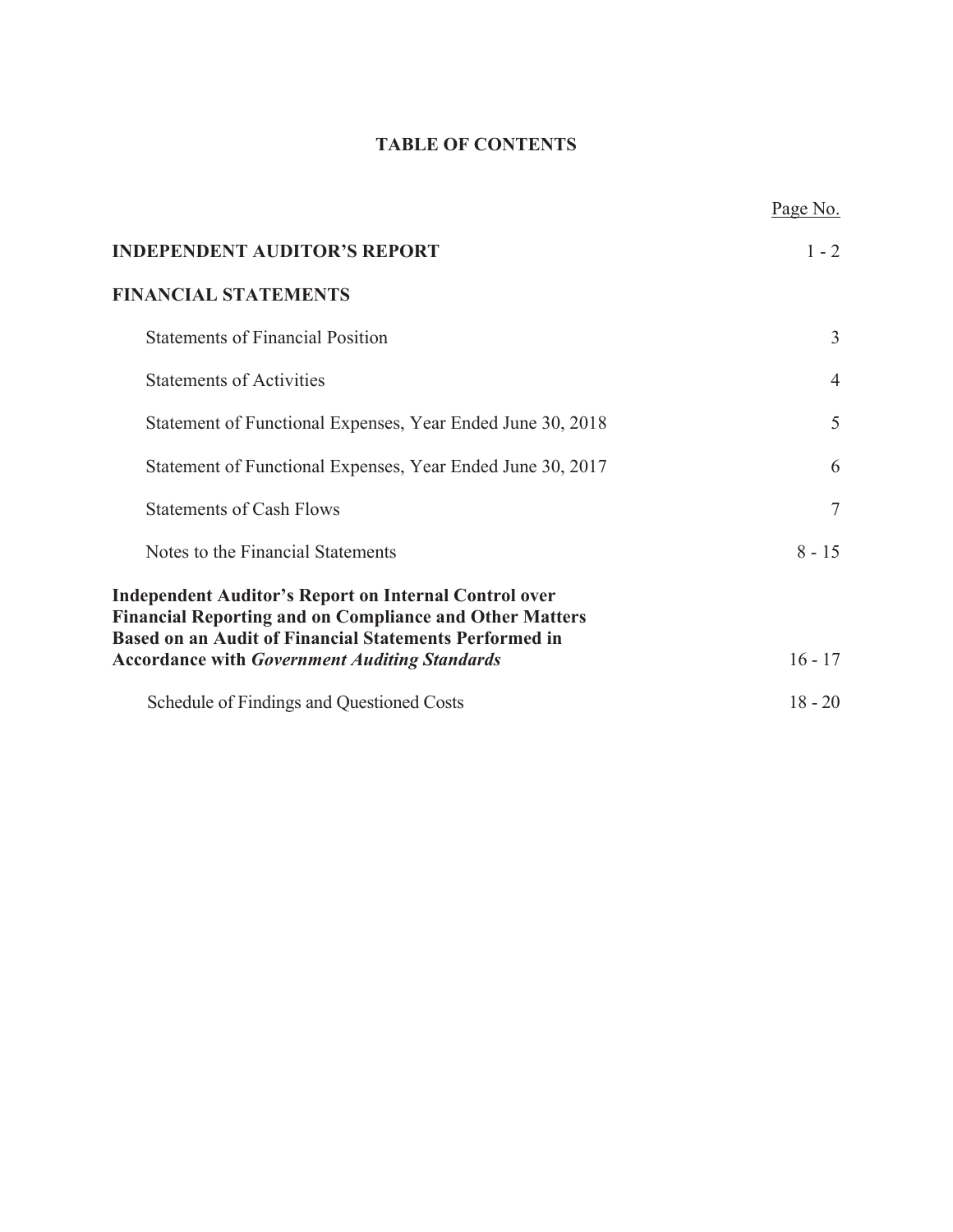

1730 Rhode Island Avenue, NW Suite 800 Washington, DC 20036 (202) 296-3306 Fax: (202) 296-0059

#### Independent Auditor's Report

To the Board of Trustees Breakthrough Montessori Public Charter School Washington, DC

#### **Report on the Financial Statements**

We have audited the accompanying financial statements of Breakthrough Montessori Public Charter School (a nonprofit organization), which comprise the statements of financial position as of June 30, 2018 and 2017, and the related statements of activities, functional expenses, and cash flows for the year ended, and the related notes to the financial statements.

#### **Management's Responsibility for the Financial Statements**

Management is responsible for the preparation and fair presentation of these financial statements in accordance with accounting principles generally accepted in the United States of America; this includes the design, implementation, and maintenance of internal control relevant to the preparation and fair presentation of financial statements that are free from material misstatement, whether due to fraud or error.

#### **Auditor's Responsibility**

Our responsibility is to express an opinion on these financial statements based on our audits. We conducted our audits in accordance with auditing standards generally accepted in the United States of America and the standards applicable to financial audits contained in *Government Auditing Standards*, issued by the Comptroller General of the United States. Those standards require that we plan and perform the audit to obtain reasonable assurance about whether the financial statements are free from material misstatement.

An audit involves performing procedures to obtain audit evidence about the amounts and disclosures in the financial statements. The procedures selected depend on the auditor's judgment, including the assessment of risks of material misstatement of the financial statements, whether due to fraud or error. In making those risk assessments, the auditor considers internal control relevant to the entity's preparation and fair presentation of the financial statements in order to design audit procedures that are appropriate in the circumstances, but not for the purpose of expressing an opinion on the effectiveness of the entity's internal control. Accordingly, we express no such opinion. An audit also includes evaluating the appropriateness of accounting policies used and the reasonableness of significant accounting estimates made by management, as well as evaluating the overall presentation of the financial statements.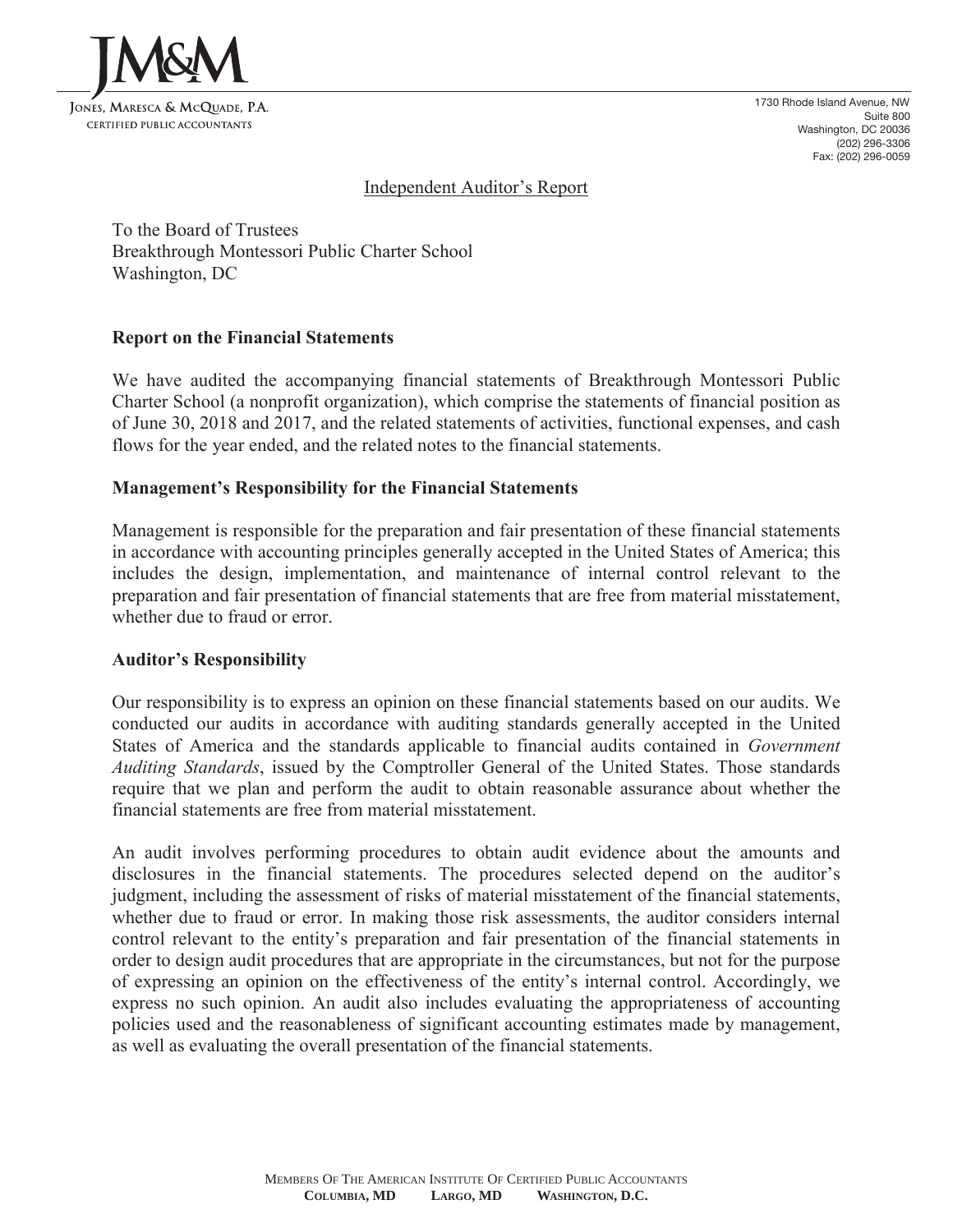Breakthrough Montessori Public Charter School Independent Auditor's Report Page Two

We believe that the audit evidence we have obtained is sufficient and appropriate to provide a basis for our audit opinion.

# **Opinion**

In our opinion, the financial statements referred to above present fairly, in all material respects, the financial position of Breakthrough Montessori Public Charter School as of June 30, 2018 and 2017, and the changes in its net assets and its cash flows for the years then ended in accordance with accounting principles generally accepted in the United States of America.

# **Other Reporting Required by** *Government Auditing Standards*

In accordance with *Government Auditing Standards*, we have also issued our report dated November 26, 2018, on our consideration of Breakthrough Montessori Public Charter School's internal control over financial reporting and on our tests of its compliance with certain provisions of laws, regulations, contracts, and grant agreements and other matters. The purpose of that report is solely to describe the scope of our testing of internal control over financial reporting and compliance and the results of that testing, and not to provide an opinion on the effectiveness of Breakthrough Montessori Public Charter School's internal control over financial reporting or on compliance. That report is an integral part of an audit performed in accordance with *Government Auditing Standards* in considering Breakthrough Montessori Public Charter School's internal control over financial reporting and compliance.

Jam Marmea & Mc Quade PA

November 26, 2018 Washington, DC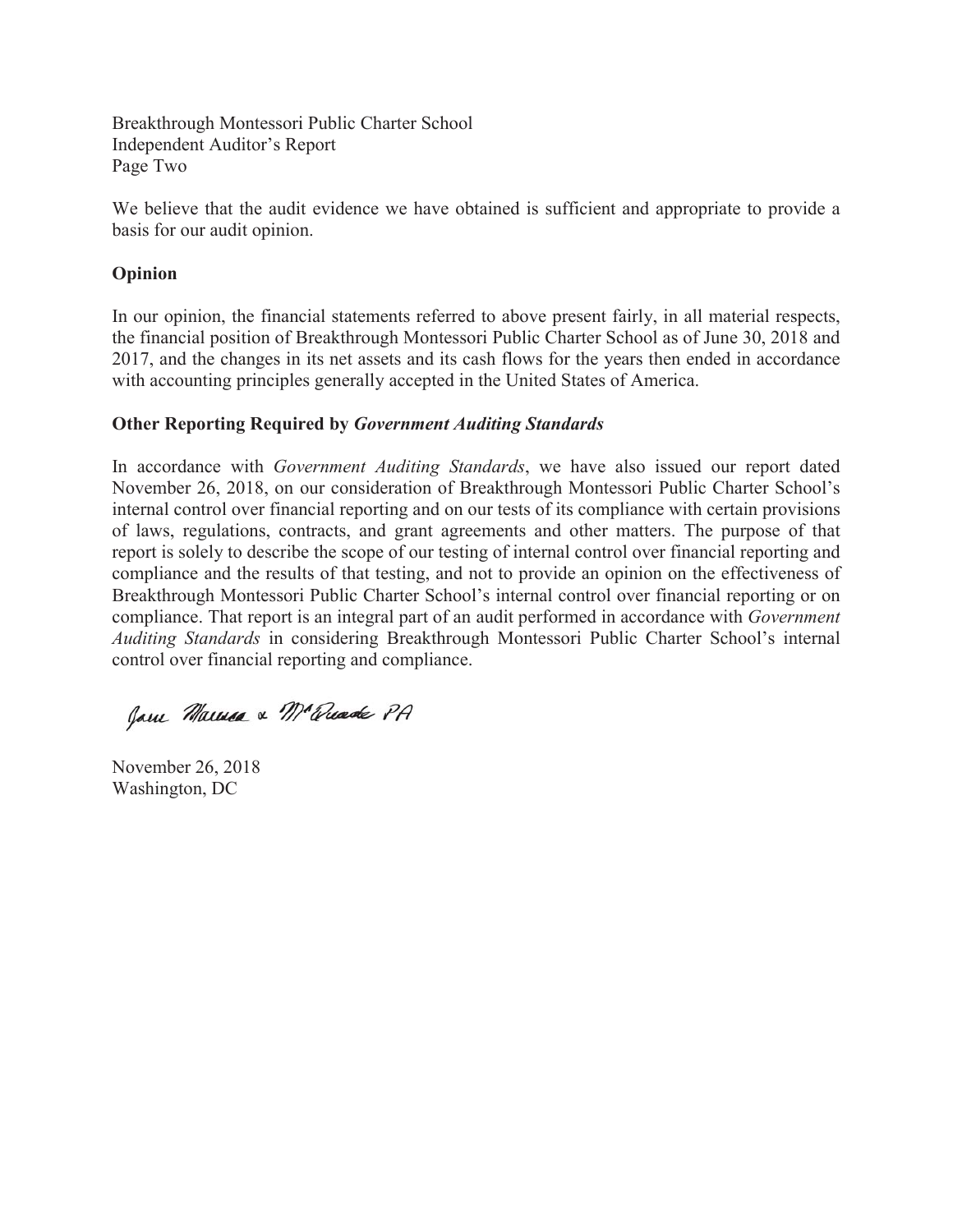# **BREAKTHROUGH MONTESSORI PUBLIC CHARTER SCHOOL STATEMENTS OF FINANCIAL POSITION JUNE 30, 2018 AND 2017**

| <b>ASSETS</b>                                     |              |             |               |
|---------------------------------------------------|--------------|-------------|---------------|
|                                                   |              | 2018        | 2017          |
| <b>CURRENT ASSETS</b>                             |              |             |               |
| Cash                                              | \$           | 111,335     | \$<br>559,356 |
| Grants receivable                                 |              | 3,918       | 5,353         |
| Accounts receivable                               |              | 36,024      | 52,376        |
| Prepaid expenses                                  |              | 158,132     | 2,423         |
| <b>Total Current Assets</b>                       |              | 309,409     | 619,508       |
| <b>NONCURRENT ASSETS</b>                          |              |             |               |
| Property and equipment, net                       |              | 2,767,462   | 111,566       |
| Security deposit                                  |              | 57,281      | 24,770        |
| <b>Total Noncurrent Assets</b>                    |              | 2,824,743   | 136,336       |
| <b>TOTAL ASSETS</b>                               |              | 3, 134, 152 | 755,844       |
| <b>LIABILITIES AND NET ASSETS</b>                 |              |             |               |
| <b>CURRENT LIABILITIES</b>                        |              |             |               |
| Accounts payable                                  | $\mathbb{S}$ | 2,025,058   | \$<br>63,016  |
| Accrued expenses                                  |              | 240,865     | 37,534        |
| Loan payable, current portion                     |              | 86,761      |               |
| Capital lease obligations, current portion        |              | 1,816       | 1,816         |
| Deferred rent, current portion                    |              | 1,041       | 10,203        |
| <b>Total Current Liabilities</b>                  |              | 2,355,541   | 112,569       |
| <b>NONCURRENT LIABILITIES</b>                     |              |             |               |
| Loan payable, net of current portion              |              | 121,625     |               |
| Capital lease obligations, net of current portion |              | 3,363       | 4,879         |
| Deferred rent, net of current portion             |              | 26,008      | 6,643         |
| <b>Total Noncurrent Liabilities</b>               |              | 150,996     | 11,522        |
| <b>Total Liabilities</b>                          |              | 2,506,537   | 124,091       |
| <b>NET ASSETS</b>                                 |              |             |               |
| Unrestricted                                      |              | 627,615     | 631,753       |
| <b>Total Net Assets</b>                           |              | 627,615     | 631,753       |
| <b>TOTAL LIABILITIES AND NET ASSETS</b>           |              | 3, 134, 152 | 755,844       |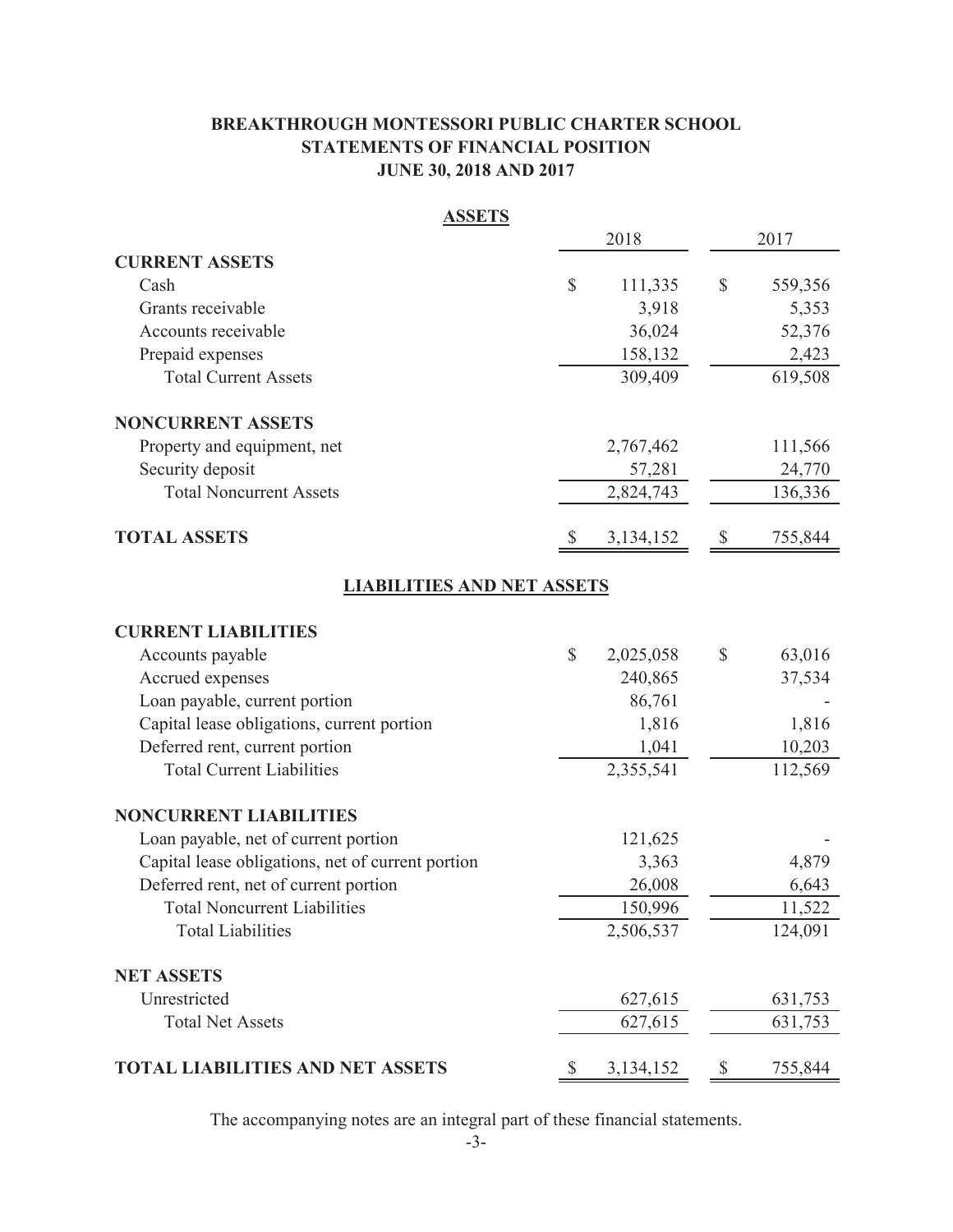# **BREAKTHROUGH MONTESSORI PUBLIC CHARTER SCHOOL STATEMENTS OF ACTIVITIES YEARS ENDED JUNE 30, 2018 AND 2017**

|                                         |              | 2018      |              | 2017      |
|-----------------------------------------|--------------|-----------|--------------|-----------|
| <b>UNRESTRICTED REVENUE AND SUPPORT</b> |              |           |              |           |
| Per pupil appropriations                | $\mathbb{S}$ | 2,107,053 | $\mathbb{S}$ | 1,242,997 |
| Per pupil facility allowance            |              | 411,862   |              | 278,036   |
| Federal entitlements and grants         |              | 94,043    |              | 194,329   |
| Other grants and contributions          |              | 3,596     |              | 331,074   |
| Donated services and materials          |              | 11,010    |              | 164,900   |
| Program service fees                    |              | 91,560    |              | 14,683    |
| Special events                          |              |           |              | 3,315     |
| <b>Total Revenue and Support</b>        |              | 2,719,124 |              | 2,229,334 |
| <b>EXPENSES</b>                         |              |           |              |           |
| Program - educational services          |              | 2,257,074 |              | 1,587,084 |
| General and administrative services     |              | 466,152   |              | 361,445   |
| Fundraising                             |              | 36        |              | 19,945    |
| <b>Total Expenses</b>                   |              | 2,723,262 |              | 1,968,474 |
| <b>CHANGE IN NET ASSETS</b>             |              | (4,138)   |              | 260,860   |
| <b>NET ASSETS, beginning of year</b>    |              | 631,753   |              | 370,893   |
| NET ASSETS, end of year                 | \$           | 627,615   | \$           | 631,753   |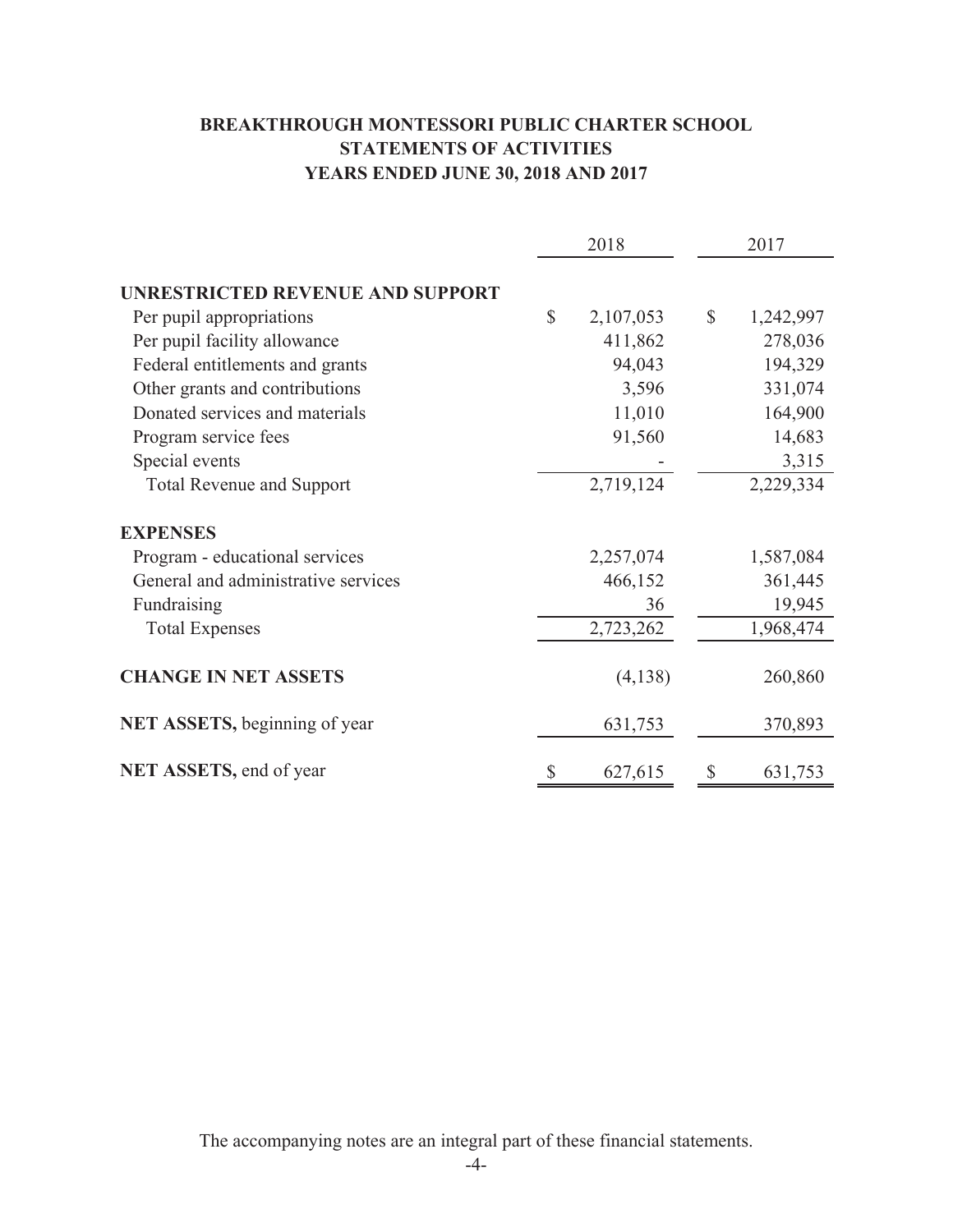#### **BREAKTHROUGH MONTESSORI PUBLIC CHARTER SCHOOL SCHEDULE OF FUNCTIONAL EXPENSES YEAR ENDED JUNE 30, 2018**

|                                    | Program-<br><b>Educational</b><br><b>Services</b> | <b>General</b> and<br>Administrative<br><b>Services</b> |         | <b>Fundraising</b> |    | Total           |
|------------------------------------|---------------------------------------------------|---------------------------------------------------------|---------|--------------------|----|-----------------|
| <b>Personnel Costs</b>             |                                                   |                                                         |         |                    |    |                 |
| <b>Salaries</b>                    | \$<br>1,077,991                                   | \$                                                      | 184,232 | \$                 |    | \$<br>1,262,223 |
| Retirement                         | 19,539                                            |                                                         | 2,545   |                    |    | 22,084          |
| Employee benefits                  | 55,039                                            |                                                         | 7,168   |                    |    | 62,207          |
| Payroll taxes                      | 92,536                                            |                                                         | 12,051  |                    |    | 104,587         |
| Professional development           | 69,588                                            |                                                         |         |                    |    | 69,588          |
| Other staff expenses               | 13,486                                            |                                                         | 1,757   |                    |    | 15,243          |
| <b>Total Personnel Costs</b>       | 1,328,179                                         |                                                         | 207,753 |                    |    | 1,535,932       |
| Direct Student Costs               |                                                   |                                                         |         |                    |    |                 |
| Supplies and materials             | 32,281                                            |                                                         |         |                    |    | 32,281          |
| Contracted instruction fees        | 166,125                                           |                                                         |         |                    |    | 166,125         |
| Textbooks                          | 17,230                                            |                                                         |         |                    |    | 17,230          |
| Student assessments                | 3,108                                             |                                                         |         |                    |    | 3,108           |
| Student food service program       | 66,326                                            |                                                         |         |                    |    | 66,326          |
| Fieldwork and other transportation | 2,917                                             |                                                         |         |                    |    | 2,917           |
| Student scholarships               | 14,642                                            |                                                         |         |                    |    | 14,642          |
| Other student costs                | 11,391                                            |                                                         |         |                    |    | 11,391          |
| <b>Total Direct Student Costs</b>  | 314,020                                           |                                                         |         |                    |    | 314,020         |
| Occupancy Expense                  |                                                   |                                                         |         |                    |    |                 |
| Rent                               | 312,562                                           |                                                         | 40,702  |                    |    | 353,264         |
| Utilities and garbage removal      | 23,951                                            |                                                         | 3,119   |                    |    | 27,070          |
| Contracted building services       | 62,443                                            |                                                         | 8,132   |                    |    | 70,575          |
| Maintenance and repairs            | 39,981                                            |                                                         | 5,207   |                    |    | 45,188          |
| <b>Total Occupancy Expense</b>     | 438,937                                           |                                                         | 57,160  |                    |    | 496,097         |
| Office Expense                     |                                                   |                                                         |         |                    |    |                 |
| Office supplies                    | 11,350                                            |                                                         | 1,478   |                    |    | 12,828          |
| Equipment rental                   | 2,238                                             |                                                         | 292     |                    |    | 2,530           |
| Telecommunication                  | 22,642                                            |                                                         | 2,949   |                    |    | 25,591          |
| Printing and publications          | 1,847                                             |                                                         | 240     |                    |    | 2,087           |
| Postage and shipping               | 547                                               |                                                         | 71      |                    |    | 618             |
| <b>Total Office Expense</b>        | 38,624                                            |                                                         | 5,030   |                    |    | 43,654          |
| General Expense                    |                                                   |                                                         |         |                    |    |                 |
| Insurance                          |                                                   |                                                         | 19,308  |                    |    | 19,308          |
| Interest                           | 8,492                                             |                                                         | 1,106   |                    |    | 9,598           |
| Authorizer fees                    |                                                   |                                                         | 25,401  |                    |    | 25,401          |
| Depreciation and amortization      | 76,664                                            |                                                         | 9,984   |                    |    | 86,648          |
| Accounting                         |                                                   |                                                         | 73,845  |                    |    | 73,845          |
| Legal                              | 8,150                                             |                                                         |         |                    |    | 8,150           |
| Professional fees                  | 17,500                                            |                                                         | 43,849  |                    |    | 61,349          |
| Computer support fees              | 15,498                                            |                                                         | 2,019   |                    |    | 17,517          |
| Fees and licenses                  |                                                   |                                                         | 8,930   |                    | 36 | 8,966           |
| Bad debt                           |                                                   |                                                         | 7,705   |                    |    | 7,705           |
| Donated goods                      | 11,010                                            |                                                         |         |                    |    | 11,010          |
| Other general expenses             |                                                   |                                                         | 4,062   |                    |    | 4,062           |
| <b>Total General Expense</b>       | 137,314                                           |                                                         | 196,209 |                    | 36 | 333,559         |
| <b>Total Expenses</b>              | \$<br>2,257,074                                   | $\mathbb{S}$                                            | 466,152 | $\mathbb{S}$       | 36 | \$<br>2,723,262 |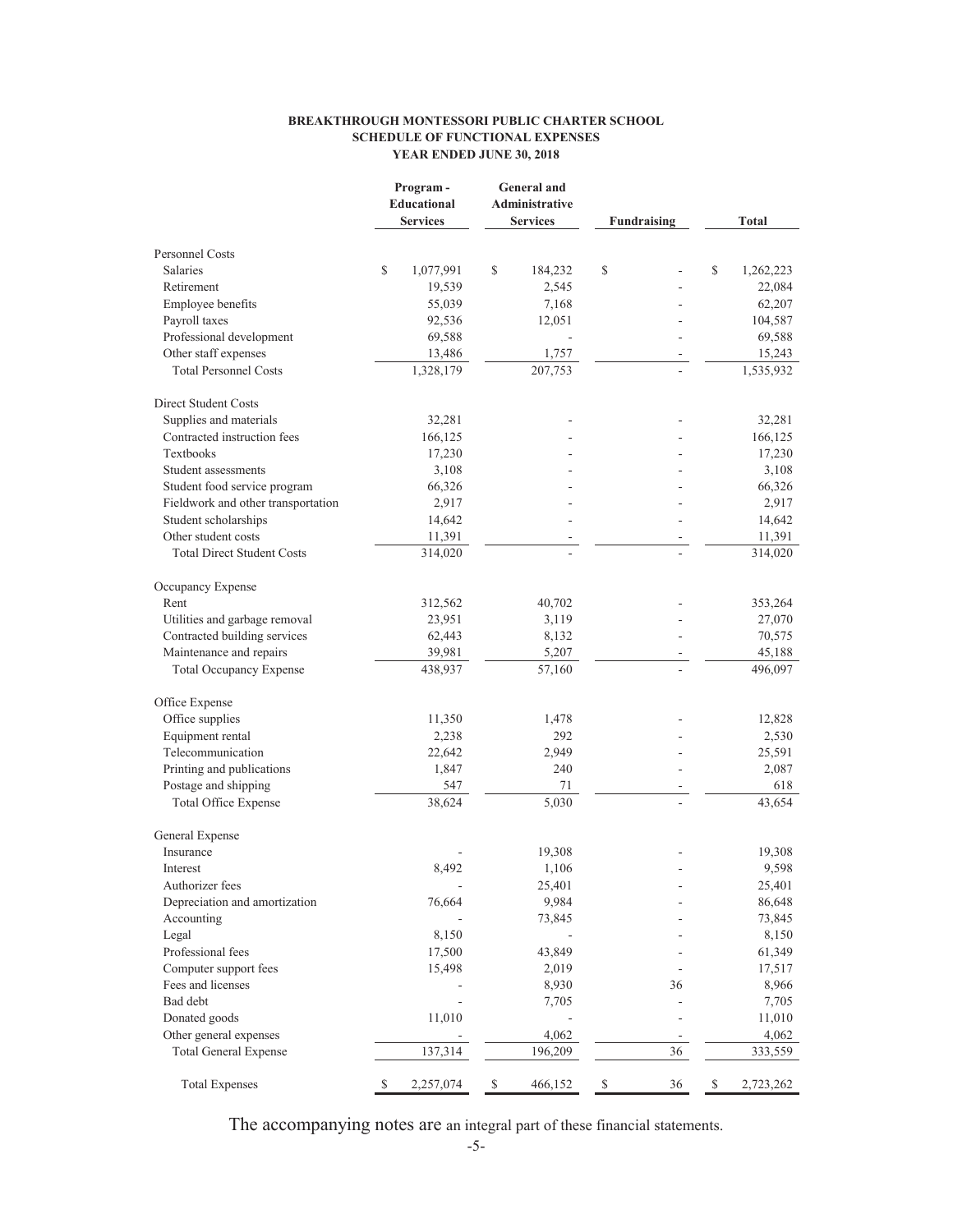#### **BREAKTHROUGH MONTESSORI PUBLIC CHARTER SCHOOL SCHEDULE OF FUNCTIONAL EXPENSES YEAR ENDED JUNE 30, 2017**

|                                    | Program-<br><b>Educational</b><br><b>Services</b> |              | <b>General</b> and<br><b>Administrative</b><br><b>Services</b> |                                   | Fundraising |              | <b>Total</b> |
|------------------------------------|---------------------------------------------------|--------------|----------------------------------------------------------------|-----------------------------------|-------------|--------------|--------------|
| Personnel Costs                    |                                                   |              |                                                                |                                   |             |              |              |
| <b>Salaries</b>                    | \$<br>773,792                                     | \$           | 112,500                                                        | \$                                |             | $\mathbb{S}$ | 886,292      |
| Retirement                         | 26,916                                            |              | 3,914                                                          |                                   |             |              | 30,830       |
| Employee benefits                  | 43,614                                            |              | 6,341                                                          |                                   |             |              | 49,955       |
| Payroll taxes                      | 66,275                                            |              | 9,636                                                          |                                   |             |              | 75,911       |
| Professional development           | 27,298                                            |              |                                                                |                                   |             |              | 27,298       |
| Other staff expenses               | 6,396                                             |              | 1,830                                                          |                                   |             |              | 8,226        |
| <b>Total Personnel Costs</b>       | 944,291                                           |              | 134,221                                                        |                                   |             |              | 1,078,512    |
| Direct Student Costs               |                                                   |              |                                                                |                                   |             |              |              |
| Supplies and materials             | 41,217                                            |              |                                                                |                                   |             |              | 41,217       |
| Contracted instruction fees        | 49,124                                            |              |                                                                |                                   |             |              | 49,124       |
| Textbooks                          | 3,665                                             |              |                                                                |                                   |             |              | 3,665        |
| Student assessments                | 1,520                                             |              |                                                                |                                   |             |              | 1,520        |
| Student food service program       | 51,454                                            |              |                                                                |                                   |             |              | 51,454       |
| Fieldwork and other transportation | 2,377                                             |              |                                                                |                                   | L,          |              | 2,377        |
| Other student costs                | 8,871                                             |              |                                                                |                                   | -           |              | 8,871        |
| <b>Total Direct Student Costs</b>  | 158,228                                           |              |                                                                |                                   |             |              | 158,228      |
| Occupancy Expense                  |                                                   |              |                                                                |                                   |             |              |              |
| Rent                               | 286,193                                           |              | 41,609                                                         |                                   |             |              | 327,802      |
| Utilities and garbage removal      | 24,353                                            |              | 3,639                                                          |                                   |             |              | 27,992       |
| Contracted building services       | 30,213                                            |              | 4,515                                                          |                                   |             |              | 34,728       |
| Maintenance and repairs            | 5,586                                             |              | 835                                                            |                                   |             |              | 6,421        |
| <b>Total Occupancy Expense</b>     | 346,345                                           |              | 50,598                                                         |                                   |             |              | 396,943      |
| Office Expense                     |                                                   |              |                                                                |                                   |             |              |              |
| Office supplies                    | 15,456                                            |              | 2,246                                                          |                                   |             |              | 17,702       |
| Equipment rental                   | 1,241                                             |              | 181                                                            |                                   |             |              | 1,422        |
| Telecommunication                  | 13,398                                            |              | 1,948                                                          |                                   |             |              | 15,346       |
| Printing and publications          | 973                                               |              | 141                                                            |                                   |             |              | 1,114        |
| Postage and shipping               | 2,004                                             |              | 291                                                            |                                   |             |              | 2,295        |
| <b>Total Office Expense</b>        | 33,072                                            |              | 4,807                                                          |                                   |             |              | 37,879       |
| General Expense                    |                                                   |              |                                                                |                                   |             |              |              |
| Insurance                          | 8,353                                             |              | 1,248                                                          |                                   |             |              | 9,601        |
| Interest                           | 297                                               |              | 43                                                             |                                   |             |              | 340          |
| Authorizer fees                    |                                                   |              | 17,434                                                         |                                   |             |              | 17,434       |
| Depreciation and amortization      | 16,843                                            |              | 2,517                                                          |                                   |             |              | 19,360       |
| Accounting                         |                                                   |              | 52,686                                                         |                                   |             |              | 52,686       |
| Professional fees                  |                                                   |              | 12,000                                                         |                                   |             |              | 12,000       |
| Computer support fees              | 13,755                                            |              | 2,055                                                          |                                   |             |              | 15,810       |
| Donated services                   | 60,025                                            |              | 79,200                                                         |                                   | 19,800      |              | 159,025      |
| Fees and licenses                  |                                                   |              | 1,036                                                          |                                   | 145         |              | 1,181        |
| Donated goods                      | 5,875                                             |              |                                                                |                                   |             |              | 5,875        |
| Other general expenses             |                                                   |              | 3,600                                                          |                                   |             |              | 3,600        |
| <b>Total General Expense</b>       | 105,148                                           |              | 171,819                                                        |                                   | 19,945      |              | 296,912      |
| <b>Total Expenses</b>              | \$<br>1,587,084                                   | $\mathbb{S}$ | 361,445                                                        | $\mathbb{S}% _{t}\left( t\right)$ | 19,945      | \$           | 1,968,474    |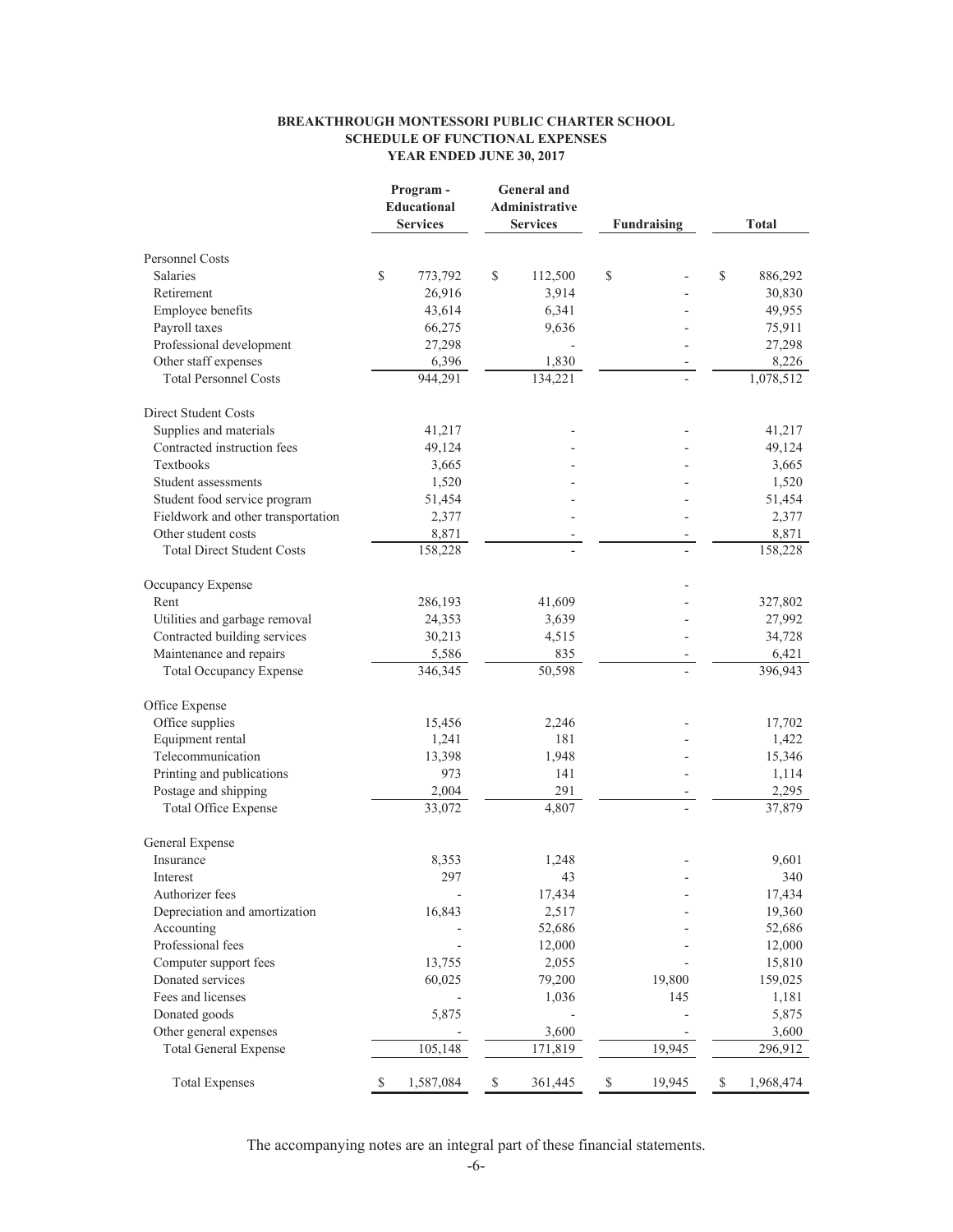### **BREAKTHROUGH MONTESSORI PUBLIC CHARTER SCHOOL STATEMENTS OF CASH FLOWS YEARS ENDED JUNE 30, 2018 AND 2017**

|                                                                                                 | 2018          |               | 2017      |
|-------------------------------------------------------------------------------------------------|---------------|---------------|-----------|
| <b>CASH FLOWS FROM OPERATING ACTIVITIES</b>                                                     |               |               |           |
| Change in net assets                                                                            | \$<br>(4,138) | $\mathcal{S}$ | 260,860   |
|                                                                                                 |               |               |           |
| Adjustments to reconcile change in net assets to cash                                           |               |               |           |
| provided by operating activities:                                                               |               |               |           |
| Depreciation and amortization                                                                   | 86,023        |               | 19,360    |
| (Increase) decrease in assets:                                                                  |               |               |           |
| Grants receivable                                                                               | 1,435         |               | 371,588   |
| Accounts receivable                                                                             | 16,352        |               | (38, 888) |
| Prepaid expenses                                                                                | (155,709)     |               | 1,063     |
| Security deposit                                                                                | (32,511)      |               | (24,770)  |
| Increase (decrease) in liabilities:                                                             |               |               |           |
| Accounts payable                                                                                | 1,962,042     |               | 19,779    |
| Accrued expenses                                                                                | 203,331       |               | 37,534    |
| Deferred rent                                                                                   | 10,203        |               | 16,846    |
| Net Cash Provided by Operating Activities                                                       | 2,087,028     |               | 663,372   |
| <b>CASH FLOWS FROM INVESTING ACTIVITIES</b>                                                     |               |               |           |
| Purchase of property and equipment                                                              | (2,741,919)   |               | (7,500)   |
| Net Cash Used for Investing Activities                                                          | (2,741,919)   |               | (7,500)   |
| <b>CASH FLOWS FROM FINANCING ACTIVITIES</b>                                                     |               |               |           |
| Payment on capital lease obligation                                                             | (1,516)       |               |           |
| Payment on loan                                                                                 | (166, 614)    |               | (250,000) |
| Funds received from loan                                                                        | 375,000       |               |           |
| Net Cash Provided by (Used for) Financing Activities                                            | 206,870       |               | (250,000) |
| <b>NET CHANGE IN CASH</b>                                                                       | (448, 021)    |               | 405,872   |
| CASH, beginning of year                                                                         | 559,356       |               | 153,484   |
| CASH, end of year                                                                               | 111,335       | $\mathcal{S}$ | 559,356   |
| <b>CASH PAID FOR INTEREST</b>                                                                   | \$<br>10,223  | $\mathbb{S}$  | 340       |
| SUPPLEMENTAL DISCLOSURE OF NON CASH INFORMATION<br>Acquisition of equipment under capital lease | \$            | \$            | 6,695     |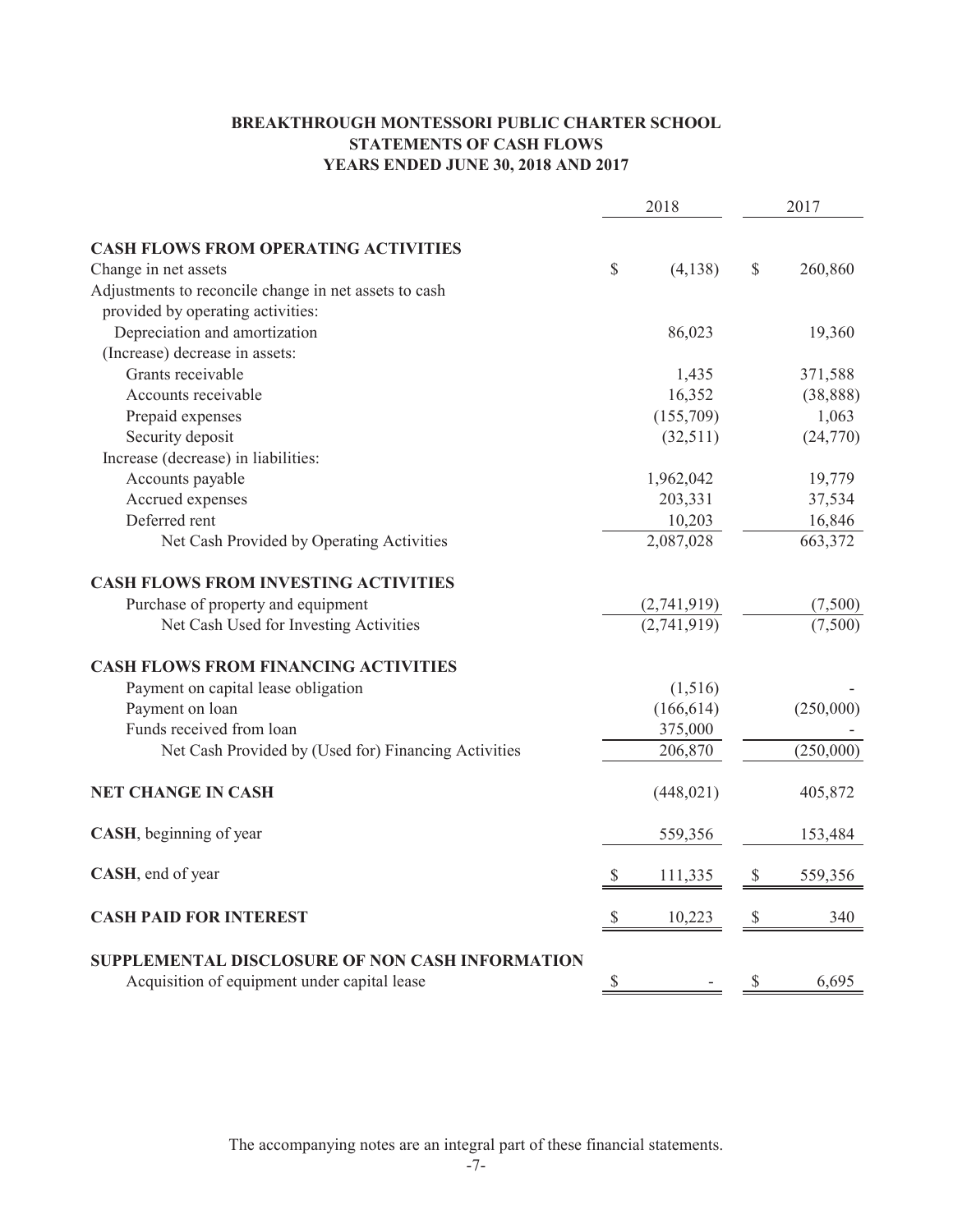### **NOTE A – ORGANIZATION AND PURPOSE**

Breakthrough Montessori Public Charter School (the "School") was organized in February 2015 as a not-for-profit corporation dedicated to provide families in Washington, DC with a fully implemented, public Montessori program that enables children to develop within them the power to shape their lives and the world around them.

Effective July 1, 2016, the School entered into a fifteen-year Charter School Agreement with the District of Columbia Public Charter School Board. Under the terms of this agreement, the School will operate for students in grades pre-kindergarten three through pre-kindergarten four in its first academic year. In each of its succeeding academic years, the School may provide instruction to students through grade six.

The School's first school year of operation was fall 2016 – spring 2017. The School seeks to graduate students with the academic and social skills necessary to excel in their future schools, complete post-secondary education, and build rewarding careers and vocations.

# **NOTE B – SUMMARY OF SIGNIFICANT ACCOUNTING POLICIES**

### Basis of Accounting

The School's financial statements are prepared on the accrual basis of accounting. Therefore, revenue and related assets are recognized when earned and expenses and related liabilities are recognized as the obligations are incurred.

### Basis of Presentation

Financial statement presentation follows Financial Standards Accounting Board ("FASB") Accounting Standards Codification ("ASC") Topic *Not-for-Profit-Entities*. In accordance with the topic, the School is required to report information regarding its financial position and activities according to three classes of net assets. Accordingly, the net assets of the School and changes therein are classified and reported as follows:

*Unrestricted Net Assets* – Net assets not subject to donor-imposed stipulations.

*Temporarily Restricted Net Assets* – Net assets subject to donor-imposed stipulations that may or will be met by either actions of and/or the passage of time.

*Permanently Restricted Net Assets* – Net assets subject to donor-imposed stipulations that they be maintained permanently by the School. There were no temporarily or permanently restricted net assets as of June 30, 2018, and 2017.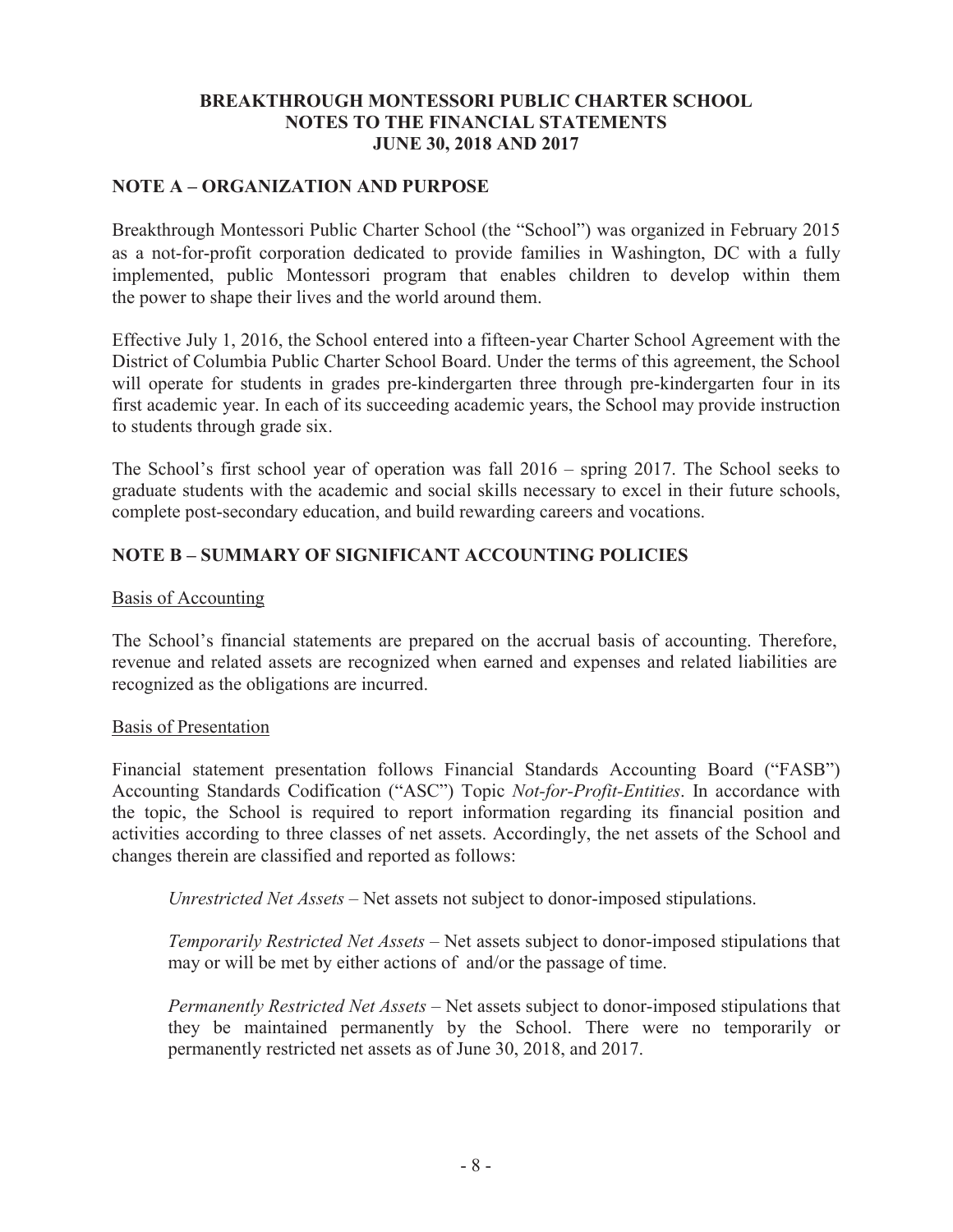continued

### **NOTE B – SUMMARY OF SIGNIFICANT ACCOUNTING POLICIES –** continued

#### Use of Estimates

The preparation of financial statements in conformity with accounting principles generally accepted in the United States of America requires management to make certain estimates and assumptions. These estimates affect the reported amounts of assets and liabilities, the disclosure of contingent assets and liabilities at the date of the financial statements, and the reported amounts of revenue and expenses during the reporting period. Actual results could differ from these estimates.

#### Accounts and Grants Receivable

Accounts and grants receivable are recorded when billed and represent claims against third parties that will be settled in cash. Accounts and grants receivable are reported net of an allowance for doubtful accounts, if any. The allowance for doubtful accounts, if any, is estimated based on historical collection trends, the age of outstanding receivable and existing economic conditions. If actual experience changes, revisions to the allowance may be necessary. Past due grants receivable are written off when internal collection efforts have been unsuccessful in collecting the amount due. Due to the nature of funding from the federal government and the District of Columbia, management believes that all receivables will be collected. Therefore, no allowance for doubtful accounts has been recorded.

#### Property and Equipment

Property and equipment are stated at cost or estimated fair value at date of receipt, if donated. Property and equipment are depreciated using the straight-line method over the estimated useful lives of the assets, which range from three to seven years. All property and equipment expenditures in excess of \$1,000 are capitalized. Maintenance and repairs which do not improve or extend the life of the respective asset are charged to expense when incurred.

### Debt Issuance Cost

Costs incurred for the issuance of debt have been capitalized and are reported in the statements of financial position as a direct deduction from the related debt liability. Debt issuance costs are amortized as interest expense over the remaining period of the debt using the straight-line method, which approximates the effective interest method.

### Per Pupil Appropriations

The School receives a student allocation on a per pupil basis from the District of Columbia to cover the cost of academic expenses. Per pupil appropriated revenue is recognized during the period for which the associated educational services are provided. Per pupil appropriated revenue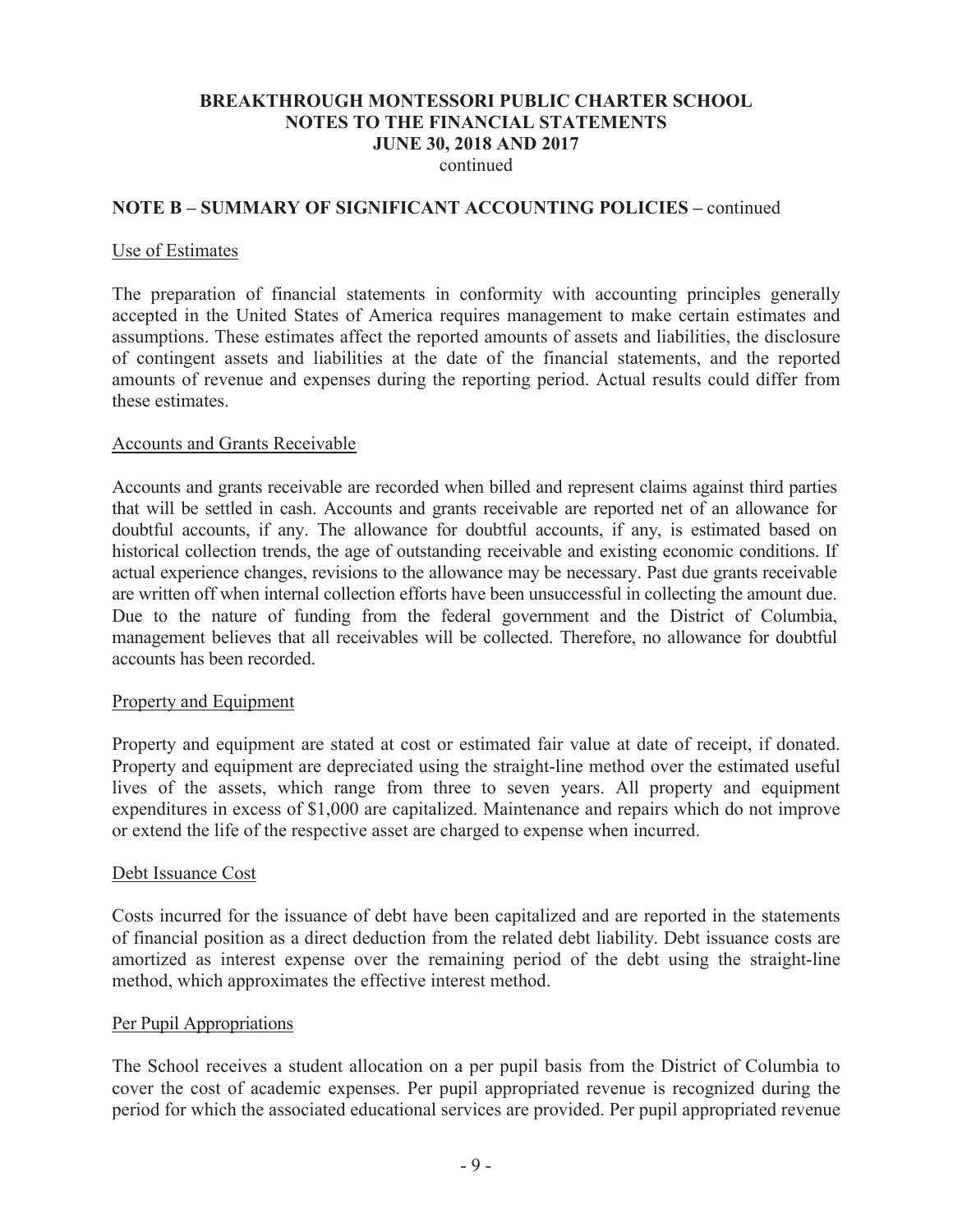continued

### **NOTE B – SUMMARY OF SIGNIFICANT ACCOUNTING POLICIES –** continued

#### Per Pupil Appropriations (continued)

includes \$338,952 and \$91,495 for the years ended June 30, 2018 and 2017, respectively, for enhancements, such as special education, English language learners, and at risk students.

Deferred revenue result from per pupil appropriated revenue and other income received in the current fiscal year and deferred until the next fiscal year in which the service is provided.

#### Revenue Recognition

Contributions received are recorded as increases in unrestricted, temporarily restricted or permanently restricted net assets, depending on the existence and/or nature of any donor restrictions. When a restriction expires (that is, when a stipulated time restriction ends or the purpose of the restriction is accomplished), temporarily restricted net assets are reclassified to unrestricted net assets and reported in the statements of activities as net assets released from restrictions. When restrictions are met within the same year as restricted funds are contributed, they are classified as unrestricted contributions.

Activity fees are recognized at the time of the activity. This revenue is amounts collected from students from, but not restricted to, field trips, camps and other school related activities.

#### Deferred Rental Liability

The School recognizes rent expenses, including incentives, on a straight-line basis over the term of the lease. Deferred rental liability represents the rent expense recognized on a straight-line basis in excess of cash payments.

#### Donated Services and Materials

Donated materials are recorded at fair value at the date of donation. Donated services are recognized at their fair value if the service requires specialized skills and the services would typically need to be purchased, if not donated. Contributed services and promises to give services that do not meet the above criteria are not recognized. The School received donated services, such as legal and Executive Director services, and donated goods in the amount of \$0 and \$11,010, respectively, for the year ended June 30, 2018 and \$159,025 and \$5,875, respectively for the year ended June 30, 2017.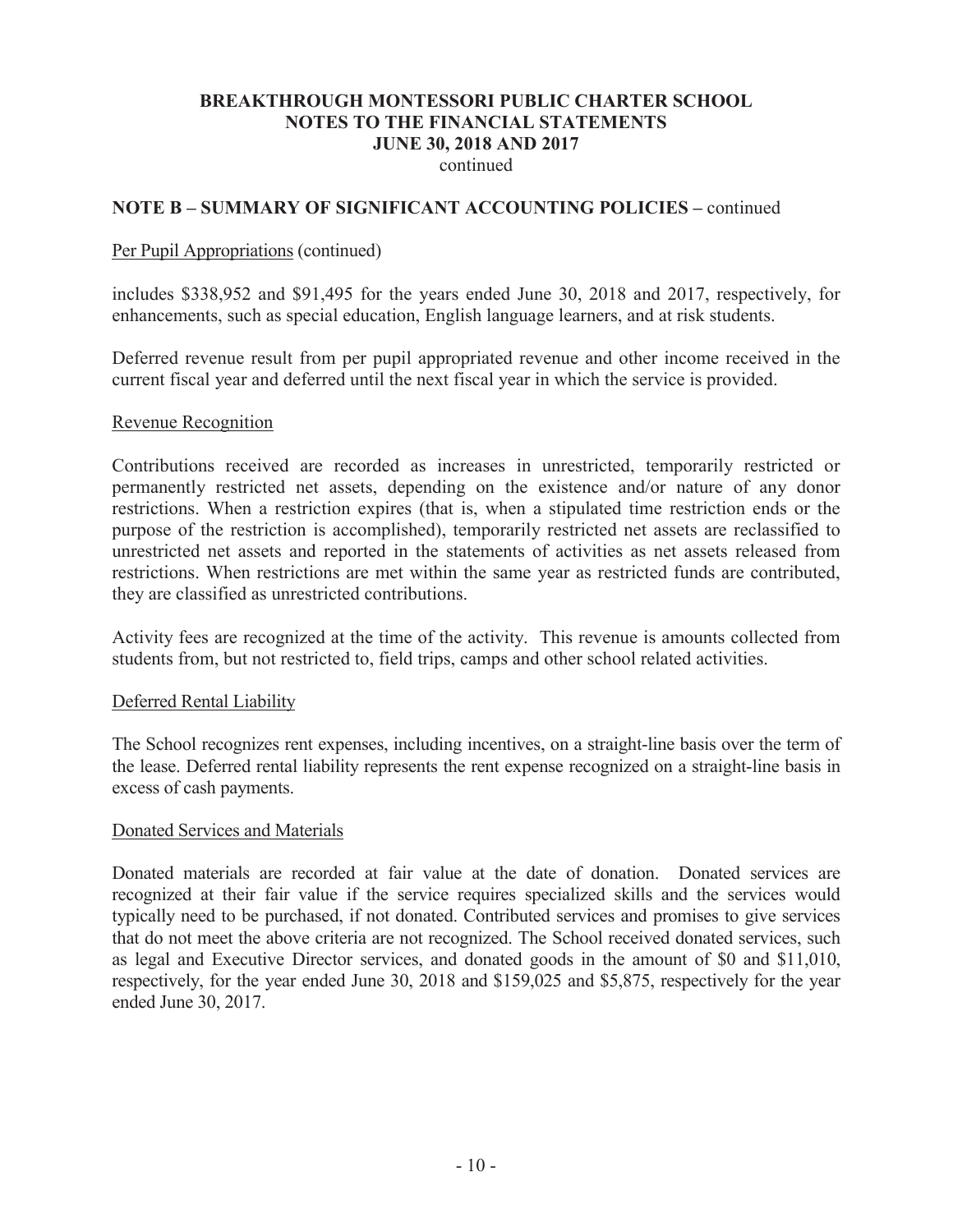continued

#### **NOTE B – SUMMARY OF SIGNIFICANT ACCOUNTING POLICIES –** continued

#### Functional Allocation of Expenses

The costs of providing the School's various programs and supporting services have been summarized on a functional basis in the accompanying statement of activities. Accordingly, certain costs have been allocated among the programs, fundraising and supporting services benefited

### **NOTE C – INCOME TAXES**

The School is a 501(c)(3) tax exempt organization under Section 501(a) of the Internal Revenue Code. The School is, however, subject to tax on business income unrelated to its exempt purpose. The School is also exempt from the District of Columbia sales and property taxes. The School files information returns as required.

The School believes that it has appropriate support for any tax positions taken, and as such, does not have any uncertain tax positions that are material to the financial statements or that would have an effect on its tax-exempt status. There are no unrecognized tax benefits or liabilities that need to be recorded.

The School's information returns are subject to examination by the Internal Revenue Service for a period of three years from the date they were filed, except under certain circumstances. The School's informational return for the year 2015 - 2016 are open for examination by the Internal Revenue Service, although no request has been made as of the date of these financial statements.

#### **NOTE D – LOAN PAYABLE**

On November 3, 2017, the School entered into an agreement with the DC Office of the State Superintendent of Education, ("OSSE") for a loan amount of \$375,000 at an interest rate of 4.5% per annum to be repaid quarterly for the principal and interest amount of \$24,359. This loan has a maturity date of November 3, 2021. The balance of this loan as of June 30, 2018, totaled \$269,444.

Aggregate annual maturities of the loan are as follows for the years ending June 30:

| 2019 | S | 86,761  |
|------|---|---------|
| 2020 |   | 90,732  |
| 2021 |   | 91,951  |
|      | ς | 269,444 |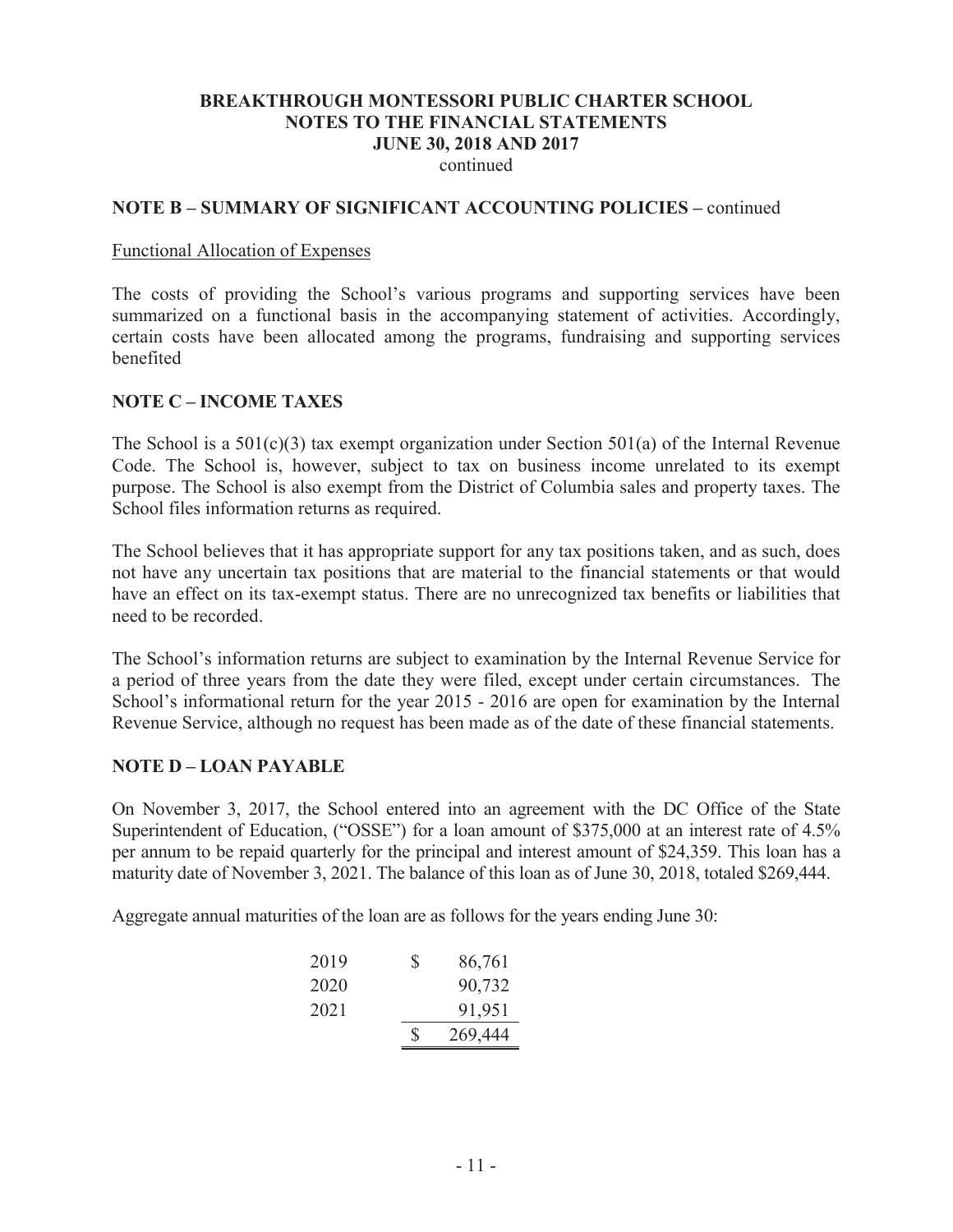continued

#### **NOTE D – LOAN PAYABLE -** continued

Long-term debt consists of the following as of June 30, 2018:

| OSSE loan due 2021              | S. | 269,444  |
|---------------------------------|----|----------|
| Less: Current installments      |    | (86,761) |
| Less: Deferred financing costs  |    |          |
| net of accumulated amortization |    | (61,058) |
|                                 |    | 121,625  |

Interest of \$9,298 was expensed for the year ending June 30, 2018.The amortization of debt issuance cost as interest expense for the year ending June 30, 2018 was \$625.

Deferred financing cost and accumulated amortization are as follows as of June 30, 2018

| Loan costs               | 61,683 |
|--------------------------|--------|
| Accumulated amortization | (625)  |
| Loan Costs, net          | 61,058 |

### **NOTE E – PROPERTY AND EQUIPMENT**

The following is a summary of property and equipment at June 30:

|                               | 2018            |    | 2017     |  |  |
|-------------------------------|-----------------|----|----------|--|--|
| Construction in progress      | 2,437,574<br>\$ | \$ |          |  |  |
| Leasehold improvements        | 289,084         |    |          |  |  |
| Furniture and fixtures        | 117,061         |    | 105,475  |  |  |
| Computer equipment            | 21,106          |    | 17,432   |  |  |
| Leased equipment              | 8,019           |    | 8,019    |  |  |
|                               | 2,872,844       |    | 130,926  |  |  |
| Less accumulated depreciation |                 |    |          |  |  |
| and amortization              | (105, 382)      |    | (19,360) |  |  |
| Property and Equipment, Net   | 2,767,462       | S  | 111,566  |  |  |

Depreciation and amortization expense for the years ended June 30, 2018 and 2017, totaled \$86,023 and \$19,360, respectively. Accumulated amortization on leased equipment as of June 30, 2018 and 2017, totaled \$625 and \$0, respectively.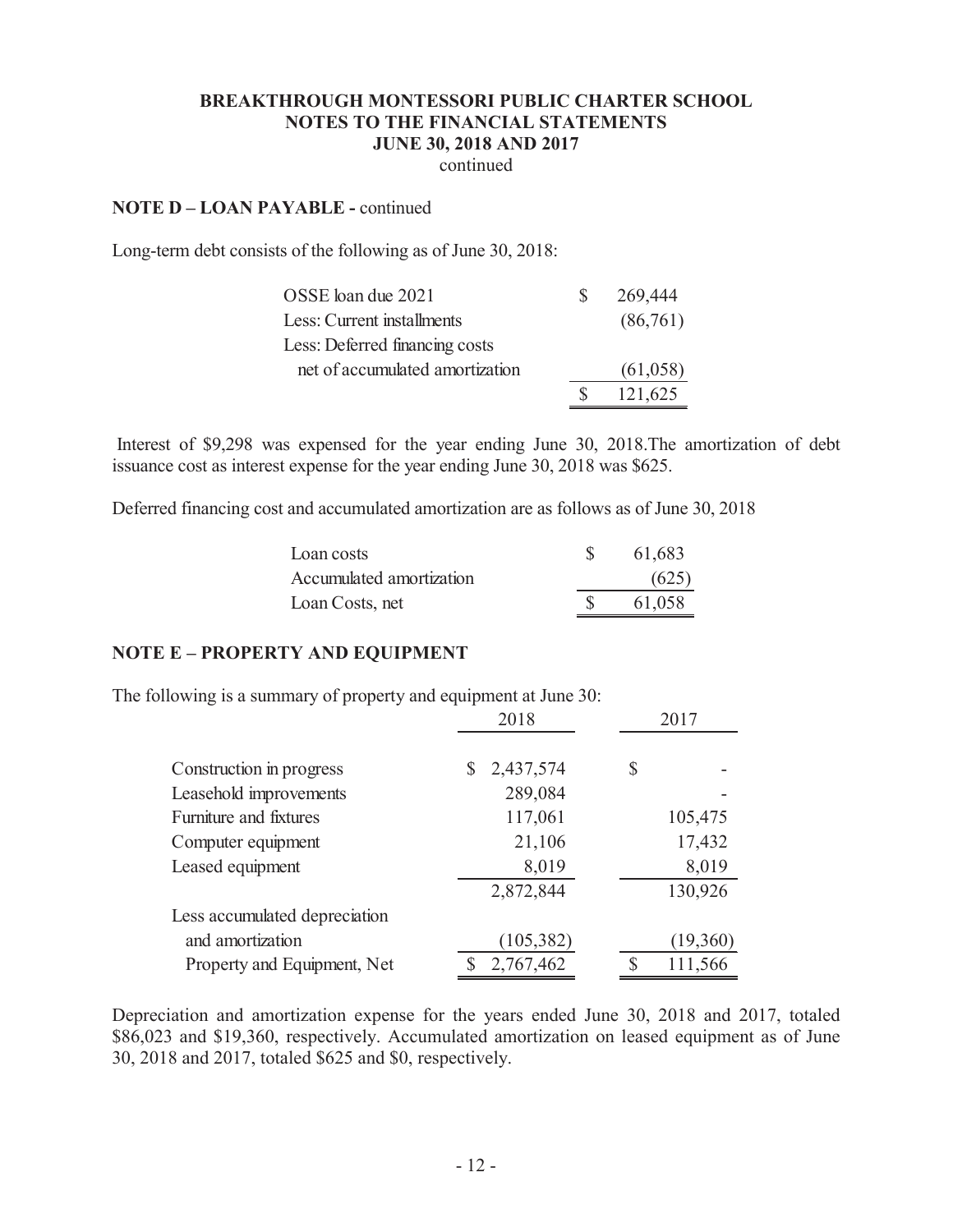continued

#### **NOTE F – COMMITTMENTS**

#### Operating Lease

On April 5, 2016, the School entered into a sublease agreement with another District of Columbia Public Charter School for use of its current facility at 1230-1246 Taylor Road, NW, Washington, DC. The sublease commenced August 1, 2016 and will expire July 30, 2021. The initial annual base rent is \$297,239 and payable monthly in advance. On each annual anniversary of the lease commencement date, base rent will increase by 3%.

Future minimum lease payments are as follows for the years ending June 30:

| 2019 | \$<br>314,575 |
|------|---------------|
| 2020 | 324,012       |
| 2021 | 333,733       |
| 2022 | 27,879        |
|      | 1,000,199     |

Rent expense for the years ended June 30, 2018 and 2017 totaled \$496,097 and 396,943, respectively.

#### Capital Lease

During August 2016, the School entered into a lease on certain equipment that is scheduled to expire during August 2021. The gross cost of the leased asset totaled \$8,019. Future minimum lease payments for the equipment lease for the years ending June 30 are as follows:

| 2020                                           | 1,816 |
|------------------------------------------------|-------|
| 2021                                           | 1,816 |
| 2022                                           | 151   |
|                                                | 5,599 |
| Less amount representing interest              | (420) |
| <b>Present Value of Minimum Lease Payments</b> | 5,179 |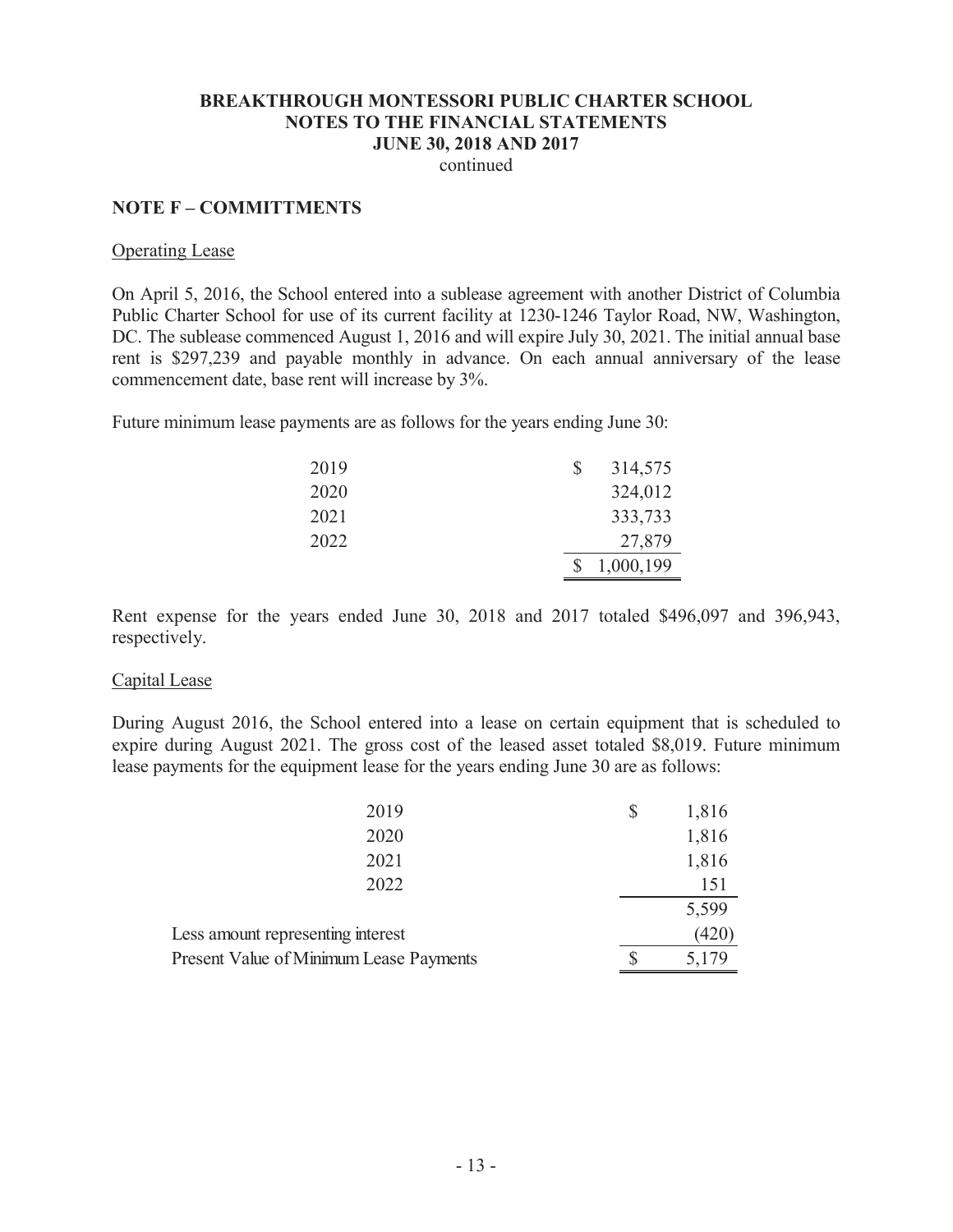continued

### **NOTE G – RETIREMENT PLAN**

The School sponsors a SIMPLE IRA Plan for all employees. Employees may make elective deferred contributions from their eligible earnings, up to the amount allowed by the Internal Revenue Code. The School may make discretionary contributions equal to two percent of compensation to the SIMPLE IRA of each eligible employee who has at least \$5,000 in compensation for the calendar year up to a limit of three percent of the employees' compensation. The retirement plan expense for the years ended June 30, 2018 and 2017 totaled \$22,084 and \$30,830, respectively.

### **NOTE H – CONCENTRATIONS OF RISK**

The School is supported primarily by local and federal appropriations and local grants. For the year ended June 30, 2018 and 2017, 96% and 89%, respectively, of total revenue was provided by government agencies. Reduction of this source of support would have a significant impact on the School's programs and activities. The geographical area of clients served is Ward 5 of the District of Columbia.

As of June 30, 2018 and 2017, the School had cash that exceeded federally insured limits by approximately \$0 and \$250,000, respectively. Management has evaluated the financial institutions and does not believe it is exposed to any significant credit risk.

# **NOTE I – RELATED PARTY TRANSACTION**

The School contracts with the National Center for Montessori in the Public Sector ("NCMPS") for coaching and summer institute services and in turn provide office space to NCMPS. The total amount paid to NCMPS totaled \$21,260 and \$24,000, respectively, during the years ended June 30, 2018 and 2017. The in-kind office space exchange for other services totaled \$17,500 for the year ending June 30, 2017. The Executive Director of NCMPS was also the Board Chair of the School during the year ending June 30, 2018 and the Executive Director for the year ending June 30, 2017. Additionally, one of the board members of the School is the Director of Coaching and School Services at NCMPS. No amounts were paid to either the Executive Director or the board member during the years ended June 30, 2018 and 2017.

# **NOTE J – COMMITMENTS AND CONTINGENT LIABILITIES**

The School receives revenue from government grants and contracts that are subject to inspection and audit by the appropriate funding agency. The purpose is to determine whether program funds were used in accordance with their respective guidelines and regulations. The potential exists for disallowance of previously funded program costs. The School is of the opinion that disallowance, if any, arising from such audits will not have a material effect on the financial statements. The School has no provisions for the possible disallowance of program costs on its financial statements.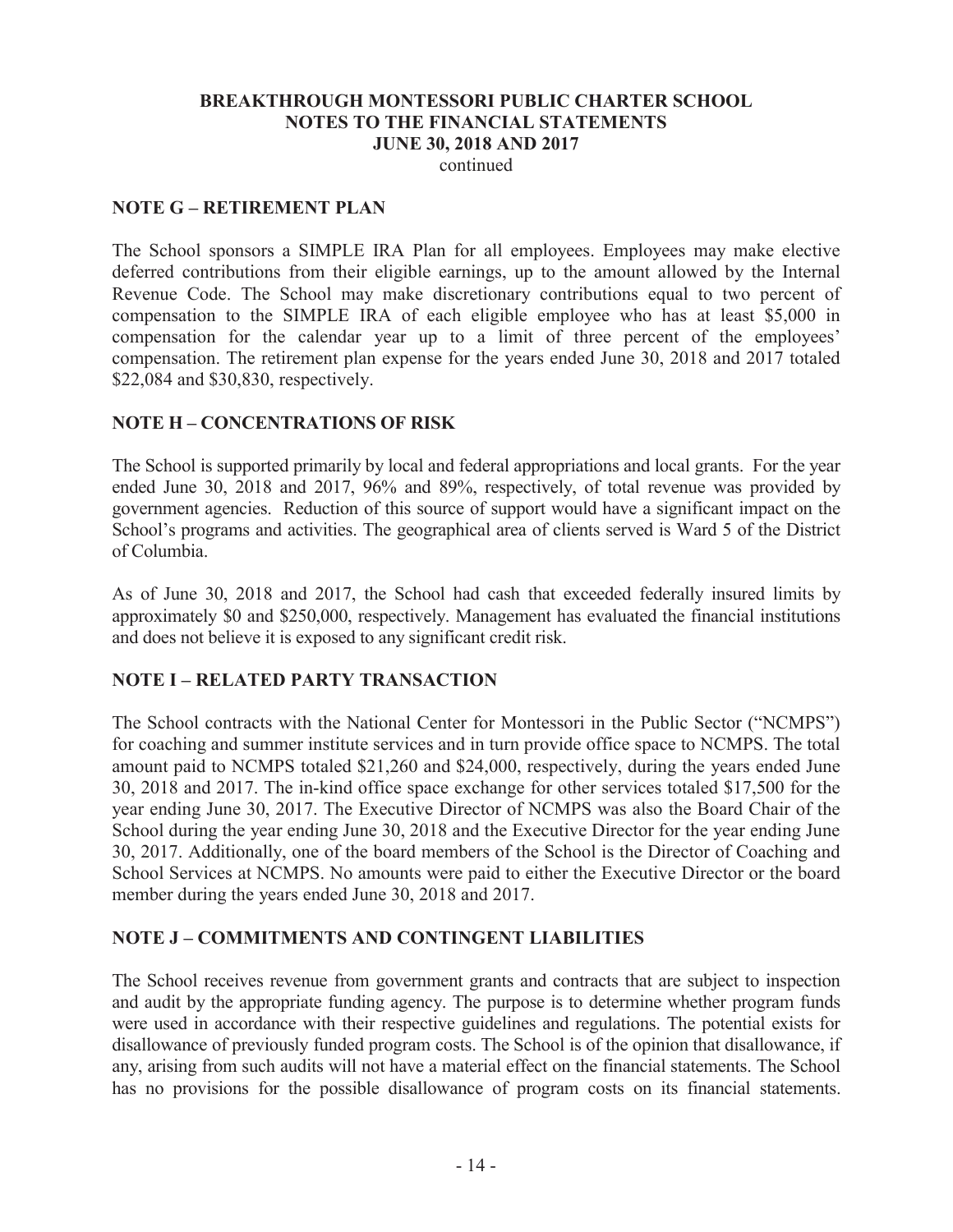continued

### **NOTE K – SUBSEQUENT EVENTS**

On September 12, 2018, the School entered into four loan agreement with City First Bank of DC, Office of the Superintendent of Education and Building Hope for a sum of \$2,000,000 for the leasehold improvements of the School's new facility at Eastern Avenue. In preparing these financial statements, the School's management has evaluated events and transactions for potential recognition or disclosure through November 26, 2018, the date the financial statements were available to be issued. There are no other events, except as those disclosed in this paragraph that required further recognition or disclosure.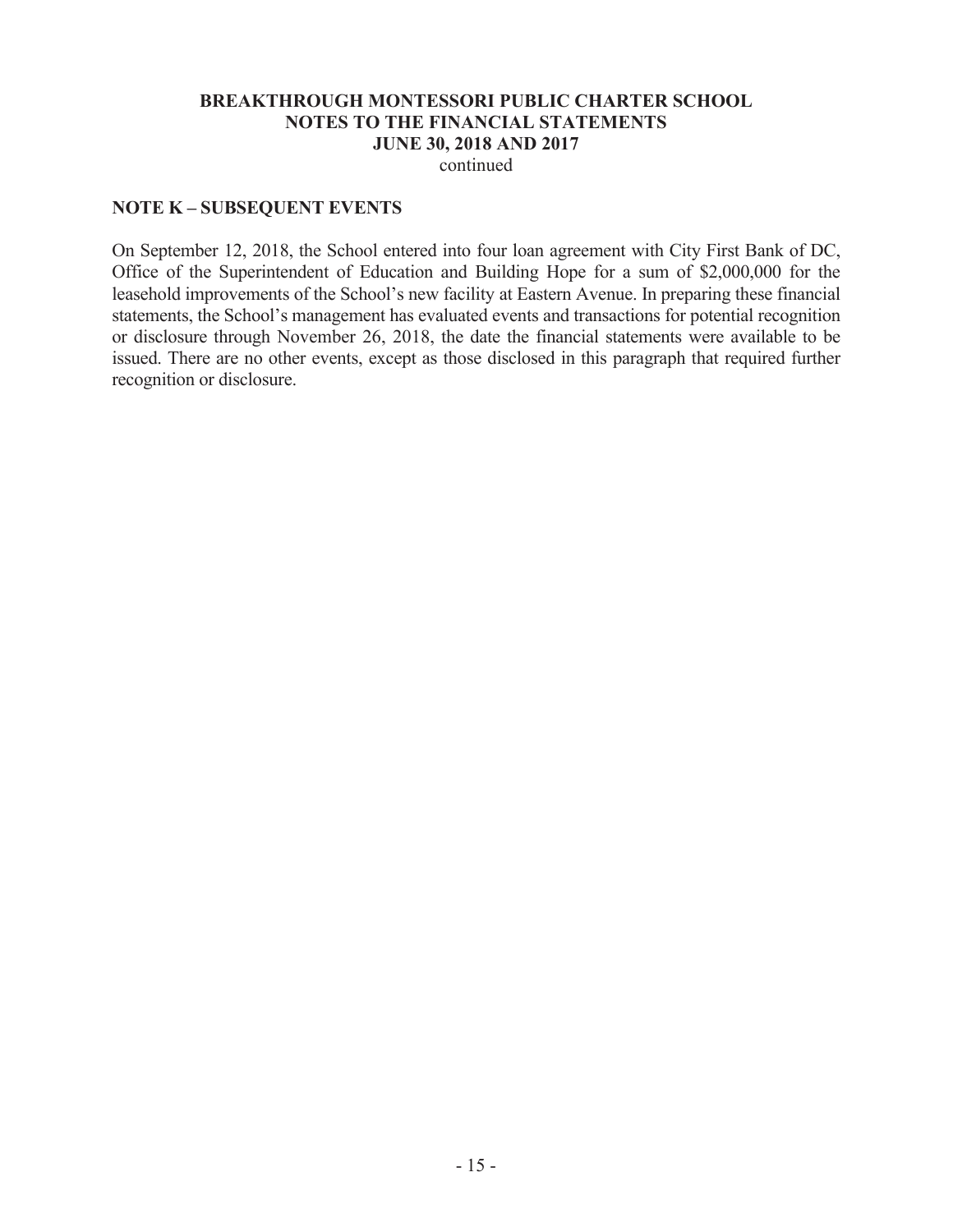

1730 Rhode Island Avenue, NW Suite 800 Washington, DC 20036 (202) 296-3306 Fax: (202) 296-0059

### **Independent Auditor's Report on Internal Control over Financial Reporting and on Compliance and Other Matters Based on an Audit of Financial Statements Performed In Accordance with** *Government Auditing Standards*

To the Board of Trustees Breakthrough Montessori Public Charter School Washington, DC

We have audited, in accordance with the auditing standards generally accepted in the United States of America and the standards applicable to financial audits contained in *Government Auditing Standards*, issued by the Comptroller General of the United States, the financial statements of Breakthrough Montessori Public Charter School (the "School") (a nonprofit organization), which comprise the statement of financial position as of June 30, 2018, and the related statements of activities, functional expenses, and cash flows for the year then ended, and the related notes to the financial statements, and have issued our report thereon dated November 26, 2018.

### **Internal Control over Financial Reporting**

In planning and performing our audit of the financial statements, we considered the School's internal control over financial reporting (internal control) to determine the audit procedures that are appropriate in the circumstances for the purpose of expressing our opinion on the financial statements, but not for the purpose for expressing an opinion on the effectiveness of the School's internal control. Accordingly, we do not express an opinion on the effectiveness of the School's internal control.

A *deficiency in internal control* exists when the design or operation of a control does not allow management or employees, in the normal course of performing their assigned functions, to prevent, or detect and correct, misstatements on a timely basis. A *material weakness* is a deficiency, or a combination of deficiencies, in internal control such that there is a reasonable possibility that a material misstatement of the entity's financial statements will not be prevented, or detected and corrected on a timely basis. *A significant deficiency* is a deficiency, or a combination of deficiencies, in internal control that is less severe than a material weakness, yet important enough to merit attention by those charged with governance.

Our consideration of internal control over financial reporting was for the limited purpose described in the first paragraph of this section and was not designed to identify all deficiencies in internal control over financial reporting that might be material weaknesses or significant deficiencies. Given these limitations, during our audit we did not identify any deficiencies in internal control that we consider to be material weaknesses. We did identify deficiencies in internal controls, described in the accompanying schedule of findings and questioned costs as items 2018-001 and 2018-002 that we consider to be significant deficiencies.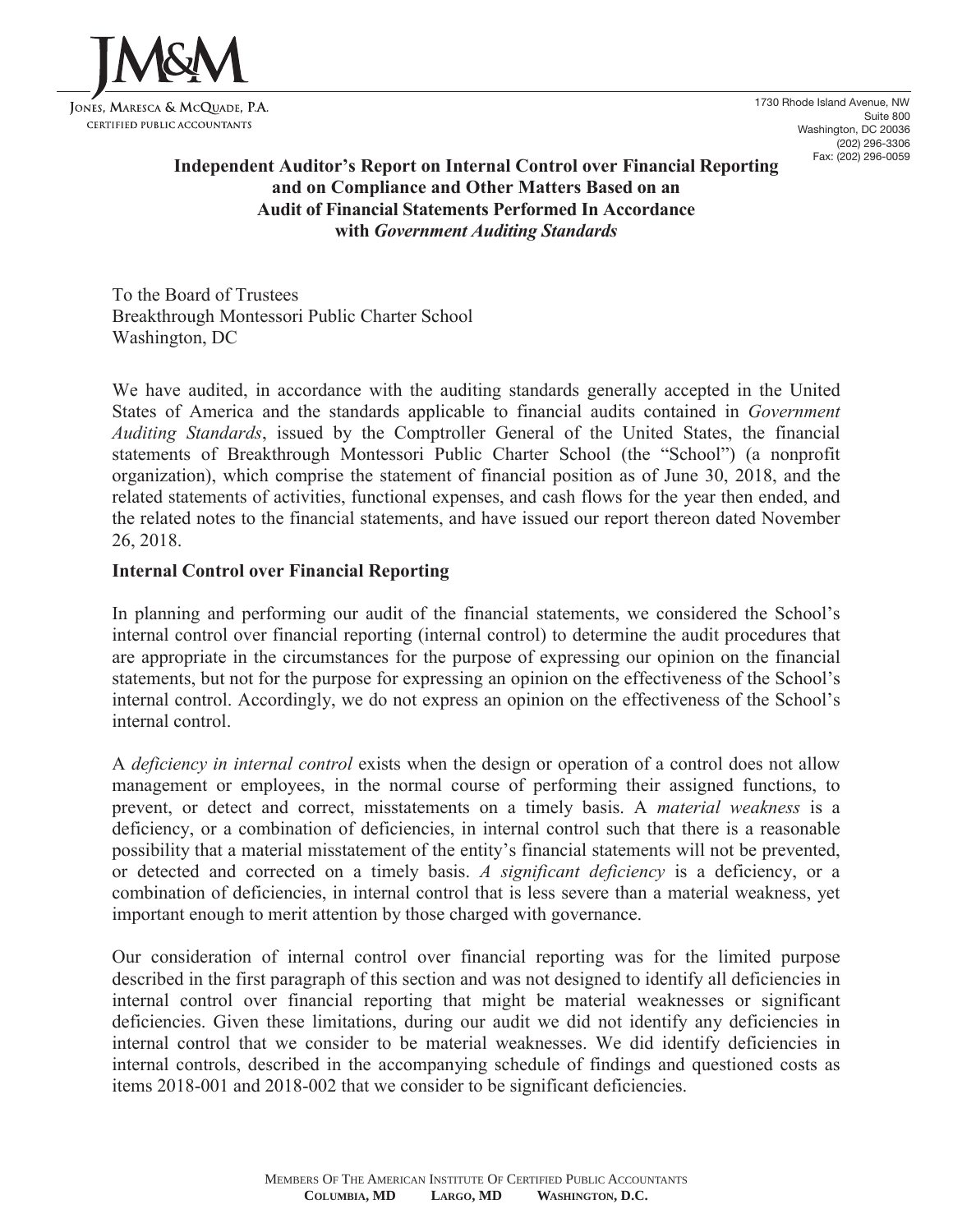### **Compliance and Other Matters**

As part of obtaining reasonable assurance about whether the School's financial statements are free from material misstatement, we performed tests of its compliance with certain provisions of laws, regulations, contracts, and grant agreements, noncompliance with which could have a direct and material effect on the determination of financial statement amounts. However, providing an opinion on compliance with those provisions was not an objective of our audit, and accordingly, we do not express such an opinion. The results of our tests disclosed instances of noncompliance or other matters that are required to be reported under *Government Auditing Standards* and which are described in the accompanying schedule of findings and questioned costs as items 2018-001 and 2018-002.

### **Response to Findings**

The School's response to the findings identified in our audit is described in the accompanying schedule of findings and questioned costs. Breakthrough Montessori Public Charter School's response was not subject to the auditing procedures applied in the audit of the financial statements and, accordingly, we express no opinion on it.

### **Purpose of this Report**

The purpose of this report is solely to describe the scope of our testing of internal control and compliance and the results of that testing, and not to provide an opinion on the effectiveness of the organization's internal control or on compliance. This report is an integral part of an audit performed in accordance with *Government Auditing Standards* in considering the organization's internal control and compliance. Accordingly, this communication is not suitable for any other purpose.

Jam Marmea & M'Quade PA

Washington, DC November 26, 2018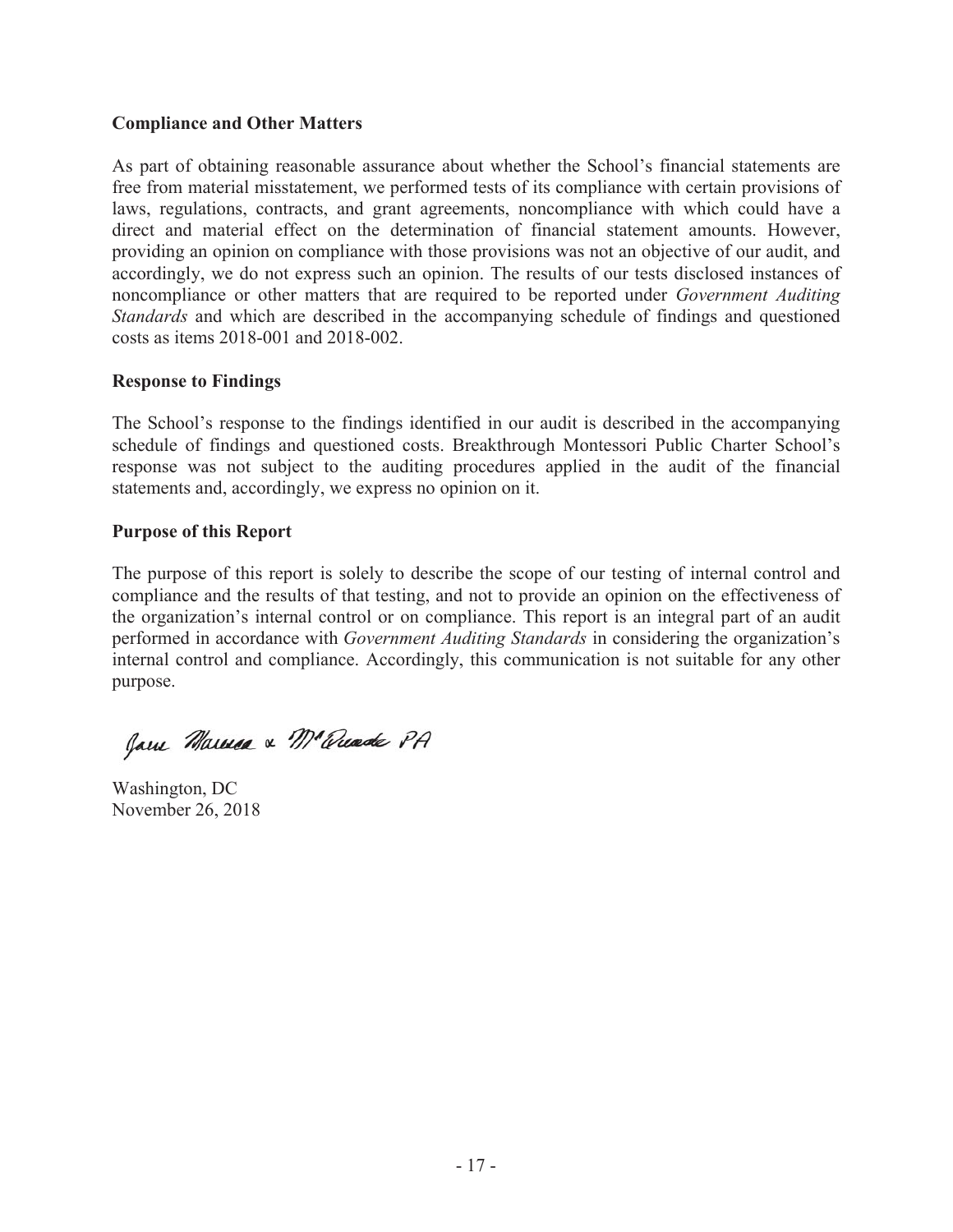### **BREAKTHROUGH MONTESSORI PUBLIC CHARTER SCHOOL SCHEDULE OF FINDINGS AND QUESTIONED COSTS JUNE 30, 2018**

### **SECTION I - SUMMARY OF AUDITOR'S RESULTS**

### *Financial Statements*

| Type of report issued on the financial statements     | Unmodified   |
|-------------------------------------------------------|--------------|
| Internal control over financial reporting:            |              |
| Material weakness identified?                         | No           |
| Significant deficiencies identified that are not      |              |
| considered to be material weakness?                   | Yes          |
| Noncompliance material to financial statements noted? | $N_{\Omega}$ |

# **SECTION II – FINANCIAL STATEMENTS FINDINGS**

### **Finding 2018-001 – Lack of controls over cash disbursements**

### **Conditions**

During the audit we noted that controls over cash disbursements were not fully effective. Three of the twenty-five disbursements tested, did not have proper back up in the form of invoices, bills or agreements with the vendor to whom the payment was being made.

### Cause

The cause of this control deficiency was a lack of proper filing during the movement of the School to new premises at the end of the fiscal year 2018.

### Criteria

Under CFR 200.2, costs should be supported by appropriate documentation, such as approved purchase orders, receiving reports, vendor invoices, canceled checks, and time and attendance records, and correctly charged as to account, amount, and period.

### Effect

The School did not comply with the Allowable costs principle under 2 CFR Part 200. The effect of this noncompliance was not material to the financial statements.

### Questioned Costs

None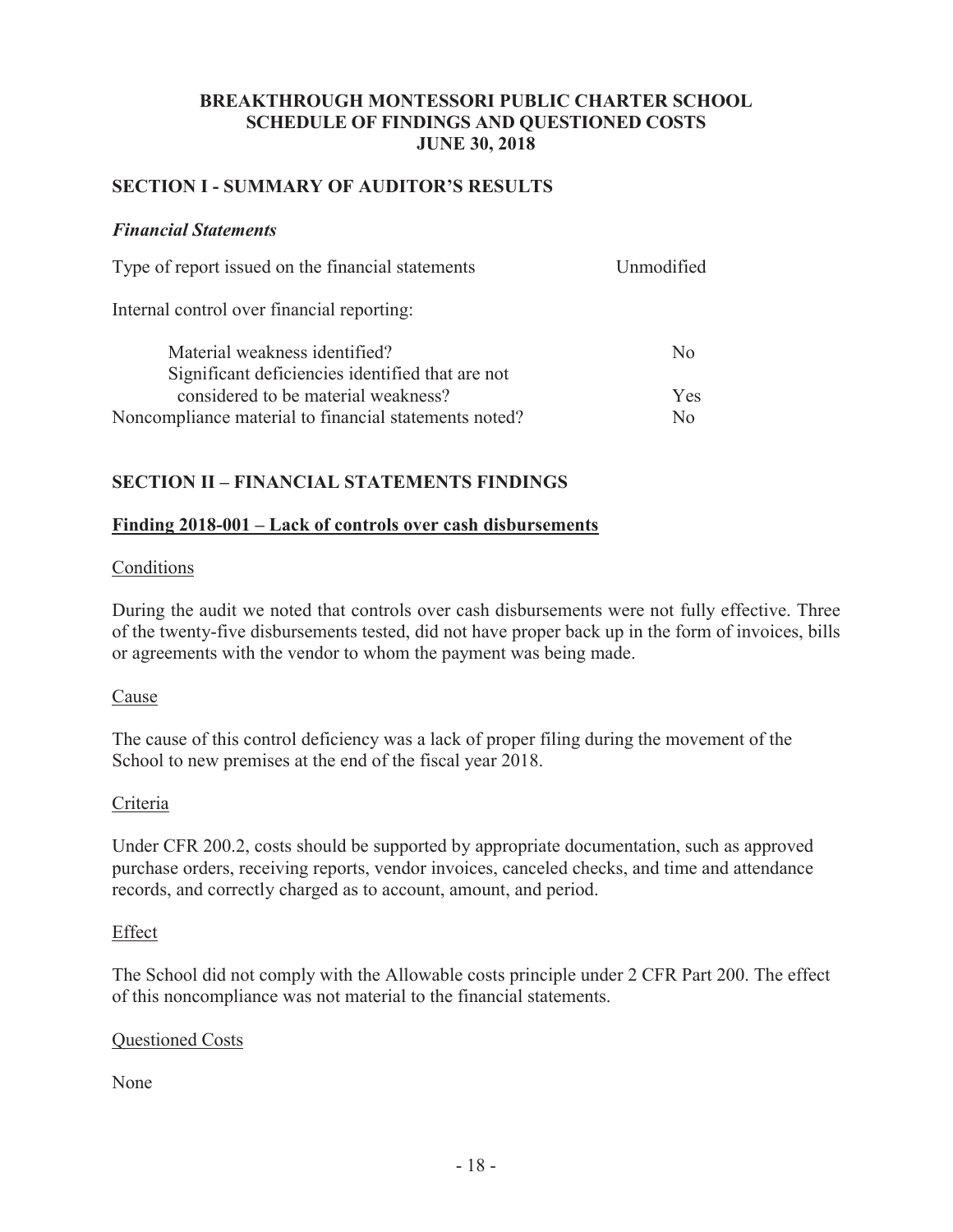### **BREAKTHROUGH MONTESSORI PUBLIC CHARTER SCHOOL SCHEDULE OF FINDINGS AND QUESTIONED COSTS JUNE 30, 2018**

# **SECTION II – FINANCIAL STATEMENTS FINDINGS -** continued

### **Finding 2018-001 – Lack of controls over cash disbursements** – (continued)

### Recommendations

We recommend that client maintain all back up in compliance with the requirement of the Government Accounting Standards.

### Management Response

The school moved to a second location this summer and some documents were misplaced during the process.

### **Finding 2018-002 – Lack of controls over employment records**

### Conditions

During the audit we noted that controls over employment records were not in place. Of the ten employees tested, three did not have proper employee documentation.

### Cause

The cause of this control deficiency was a lack of proper filing during the movement of the School to new premises at the end of the fiscal year 2018.

### Criteria

Under CFR 200.2, costs should be supported by appropriate documentation, such as offer letters, employment agreements, background checks, Form I-9.

### Effect

The School did not comply with the Allowable costs principle under 2 CFR Part 200. The effect of this noncompliance was not material to the financial statements.

### Questioned Costs

None